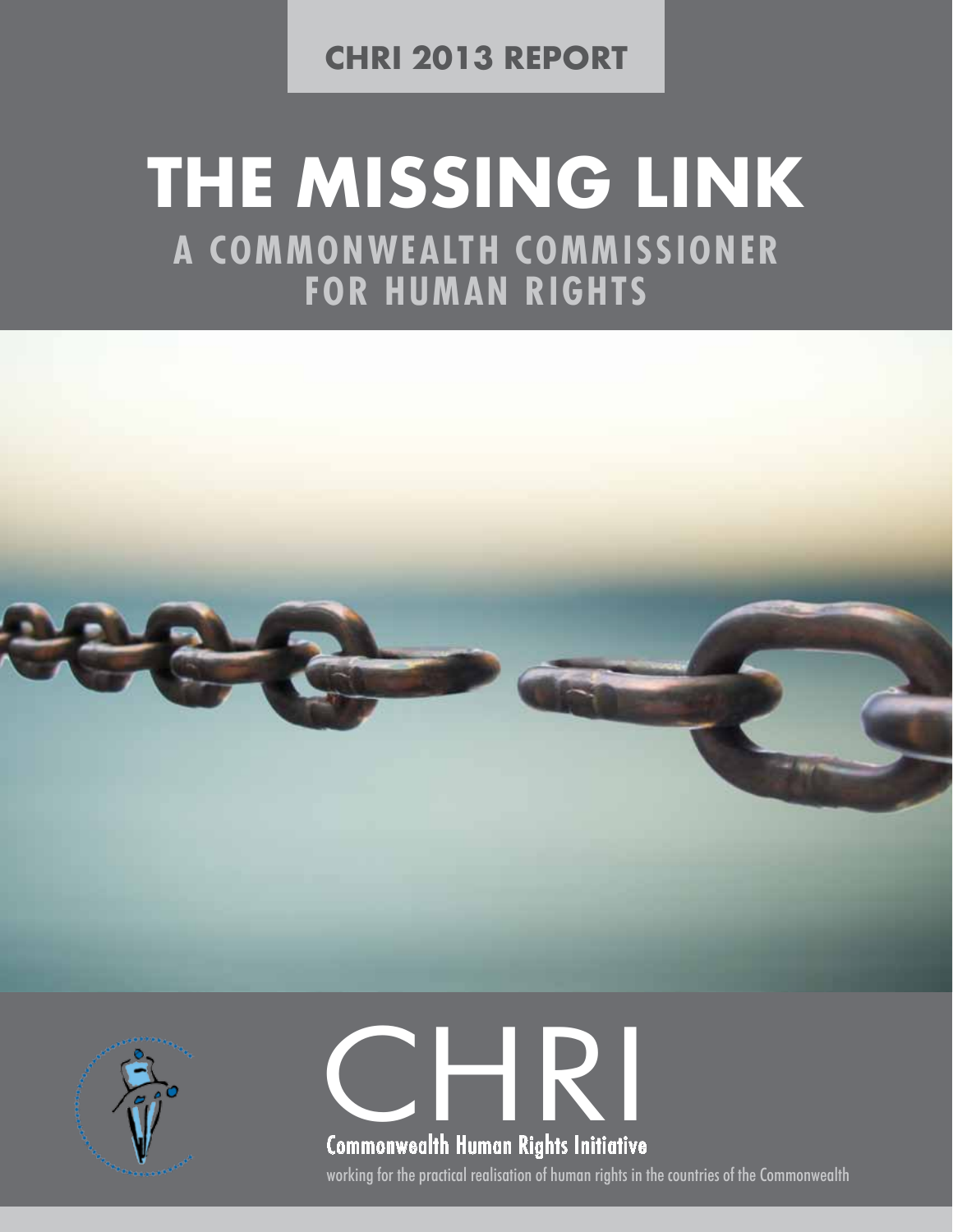### **Commonwealth Human Rights Initiative**

The Commonwealth Human Rights Initiative (CHRI) is an independent, non-partisan, international non-governmental organisation, mandated to ensure the practical realisation of human rights in the countries of the Commonwealth. In 1987, several Commonwealth professional associations founded CHRI. They believed that while the Commonwealth provided member countries a shared set of values and legal principles from which to work and provided a forum within which to promote human rights, there was little focus on the issues of human rights within the Commonwealth.

The objectives of CHRI are to promote awareness of and adherence to the Commonwealth Harare Principles, the Commonwealth Charter, the Universal Declaration of Human Rights and other internationally recognised human rights instruments, as well as domestic instruments supporting human rights in Commonwealth member states.

Through its reports and periodic investigations, CHRI continually draws attention to progress and setbacks to human rights in Commonwealth countries. In advocating for approaches and measures to prevent human rights abuses, CHRI addresses the Commonwealth Secretariat, member governments and civil society associations. Through its public education programmes, policy dialogues, comparative research, advocacy and networking, CHRI's aim is to act as a catalyst for reform.

The nature of CHRI's sponsoring organisations ensures it has a national presence and an international network.\* These professionals can also steer public policy by incorporating human rights norms into their own work and act as a conduit to disseminate human rights information, standards and practices. These groups also bring local knowledge, can access policy–makers, highlight issues and act in concert to promote human rights.

B-117, First Floor **Institute of Commonwealth Studies** House No.9, Samora Machel Sarvodaya Enclave School of Advanced Study, University of London Street Asylum Down New Delhi - 110 017 2nd Floor, South Block, Senate House Opposite Beverly Hills Hotel INDIA<br>
T: +91 (0)11 4318 0200<br>
T: +44(0) 207 862 8857<br>
T: +44(0) 207 862 8857 T:  $+44(0)$  207 862 8857 T:  $+233(0)$  302 971170 F:  $+91$  (0)11 2686 4688 F:  $+44(0)$  207 862 8820 F:  $+233(0)$  302 244819 info@humanrightsinitiative.org chri@sas.ac.uk chriafr@africaonline.com.gh



CHRI is based in New Delhi, India, and has offices in London, UK and Accra, Ghana.

**International Advisory Commission:** Chairperson: Yashpal Ghai; Members: Maja Daruwala, Alison Duxbury, Neville Linton, Vivek Maru, Edward Mortimer, Sam Okudzeto and B.G. Verghese.

**Executive Committee (India):** Chairperson: B.G. Verghese; Members: B.K. Chandrashekar, Nitin Desai, Wajahat Habibullah, Harivansh, Sanjoy Hazarika, Kamal Kumar, Poonam Muttreja, Ruma Pal, Jacob Punnoose, A.P. Shah and Maja Daruwala – Director.

**Executive Committee (Ghana):** Chairperson: Sam Okudzeto; Members: Akoto Ampaw, Neville Linton, B.G. Verghese and Maja Daruwala - Director.

**Executive Committee (UK):** Chairperson: Neville Linton; Members: Richard Bourne, Meenakshi Dhar, Derek Ingram, Rita Payne, Syed Sharfuddin, Joe Silva, Michael Stone and Sally-Ann Wilson.

\*Commonwealth Journalists Association, Commonwealth Legal Education Association, Commonwealth Parliamentary Association and Commonwealth Broadcasting Association.



ISBN: 978-93-81241-11-0

© Commonwealth Human Rights Initiative, 2013. Material from this report may be used, duly acknowledging the source.

### **CHRI Headquarters, New Delhi CHRI United Kingdom, London CHRI Africa, Accra**

**www.humanrightsinitiative.org**

### **The Missing Link A Commonwealth Commissioner for Human Rights**



The 2013 report by the International Advisory Commission of the Commonwealth Human Rights Initiative, Chaired by Yashpal Ghai

#### **Edited by:**

Maja Daruwala, Kirsty Welch and Samane Hemmat

**Researched by:** Anna Hood and Monique Cormier

#### **Published by:**

Commonwealth Human Rights Initiative B-117, First Floor, Sarvodya Enclave New Delhi – 110017 INDIA

**Concept by:** Anirudha Nagar

**Visualisation, Design, Layout and Print by:**  Aspire Design, New Delhi

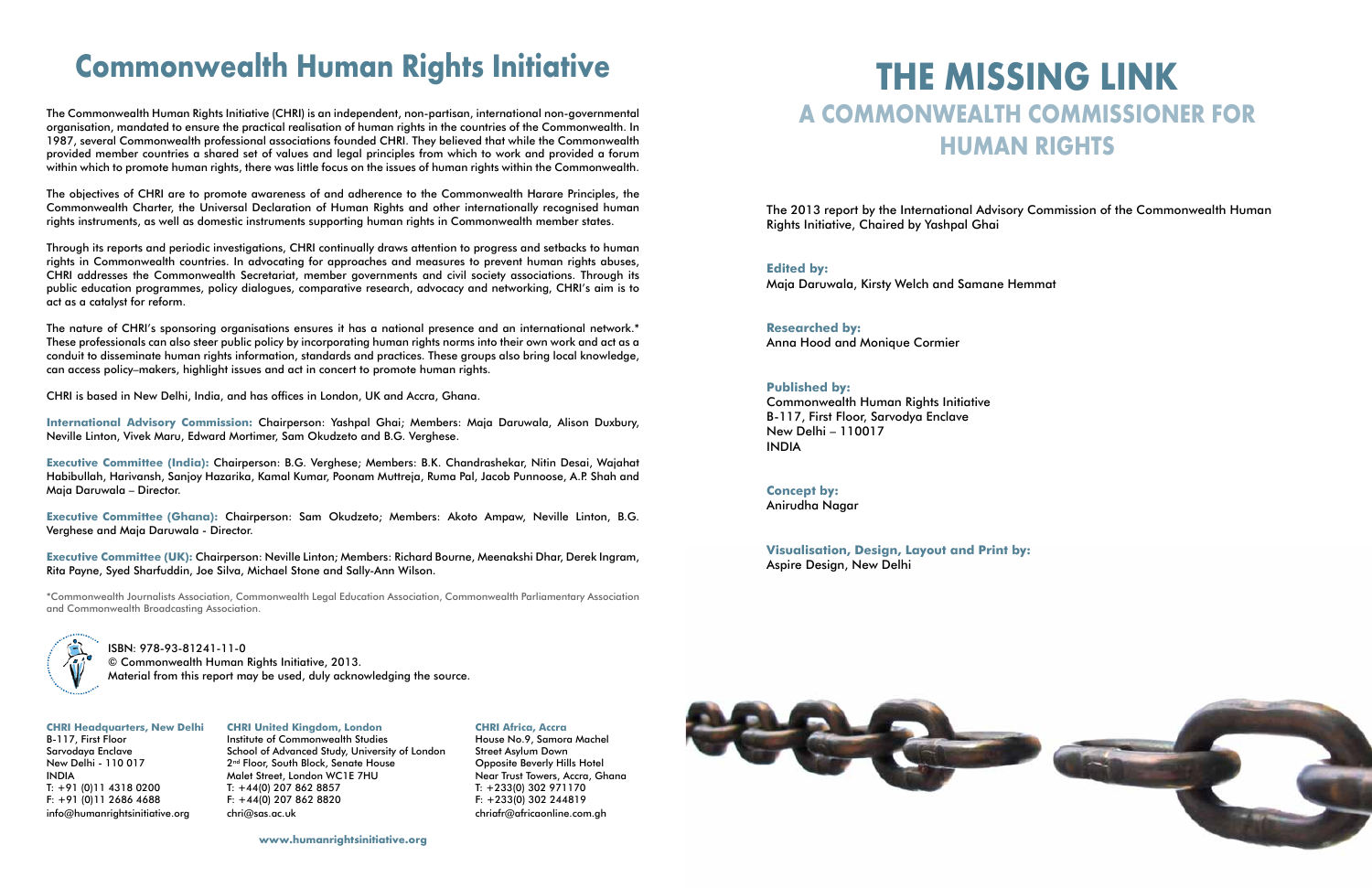### **Members of the Chri International Advisory Commission**

**Yashpal Ghai** is Chair of CHRI's International Advisory Commission, is a scholar in constitutional law, the chairperson of Fiji's Constitution Commission and has been a fellow of the British Academy since 2005. He was formerly the head of the Constitution Advisory Support Unit of the United Nations Development Programme in Nepal, the Special Representative of the United Nations Secretary General for Human Rights in Cambodia and the Chairperson of the Constitution of Kenya Review Commission. Ghai has written several books on law in Africa, the Pacific Islands and elsewhere.

**B.G. Verghese** is Chair of CHRI India's Executive Committee and formerly associated with the Commonwealth Journalist Association. A columnist and author, he is a former Information Advisor to the Prime Minister of India, former editor of Hindustan Times and Indian Express, member of several official commissions and committees on water, security, the media, the Northeast and served on the boards of a number of public sector enterprises.

**Sam Okudzeto** is Chair of CHRI Africa's Executive Committee and a member of the Commonwealth Lawyers Association. He is a member of the Board of the International Bar Association and also a member of the Bank of Ghana Board and Chairman of the University of Ghana College of Health Sciences Council. He has also been a member of the Prisons Service Council, General Legal Council and the Judicial Council, Chairperson of the Public Accounts and Judicial Sub–Committee of the Parliament of Ghana and President of the Ghana Bar Association.

**Neville Linton** is Chair of CHRI London's Executive Committee and is a consultant on political affairs, specialising in democratisation and human rights in transition societies. Previously, he was a political scientist at the University of the West Indies before serving as a senior official at the Commonwealth Secretariat. Currently, he is a Senior Advisor with Transparency International and works on issues of corruption in Africa and the Caribbean.

**Alison Duxbury** is an Associate Professor at the Law School of the University of Melbourne where she teaches International Law, International Humanitarian Law and Human Rights. She is an Associate Director of the Asia Pacific Centre for Military Law, member of the Advisory Board of the Melbourne Journal of International Law and the International Humanitarian Law Advisory Committee of the Australian Red Cross (Vic). Alison's publications span the fields of international law, international institutional law and the human rights policies and practices of the Commonwealth.

**Vivek Maru** is the founder and Chief Executive Officer of Washington DC based Namati, an organisation that focuses on innovations in legal empowerment. Prior to that, he was a senior counsel in the Justice Reform Group of the World Bank, focusing on justice reform and governance, primarily in West Africa and South Asia. Before joining the World Bank, Vivek co-founded and co-directed for four years Timap for Justice, a grass roots justice programme in Sierra Leone. Vivek has previously worked at Human Rights Watch and clerked for Hon. Marsha Berzon on the Ninth Circuit of the US Court of Appeals. Maru graduated from Harvard College, *magna cum laude*, and Yale Law School.

**Edward Mortimer, CMG**, is Chair of the Sri Lanka Campaign for Peace and Justice and Senior Programme Advisor to the Salzburg Global Seminar. He was Chief Speechwriter and Director of Communications for United Nations Secretary-General Kofi Annan until 2006. He is an author, journalist and former fellow of All Souls College Oxford.

**Maja Daruwala** is Director of CHRI and is a barrister actively advocating for human rights. She is currently on the board of Civicus, Open Society Justice Initiative, International Women's Health Coalition and Oxfam GB; and has formerly been on the board of South Asians for Human Rights and Voluntary Action Network of India. Maja is Chairperson of the Multiple Action Research Group.

In 2013, the Commonwealth finds itself in a crisis of conscience. At the Commonwealth Heads of Government Meeting (CHOGM) in Perth in 2011, the Eminent Persons Group (EPG) recommended the appointment of a Commissioner for Democracy, the Rule of Law and Human Rights. This was referred to the Secretary-General and the Commonwealth Ministerial Action Group (CMAG) for further consideration. The Secretary-General and CMAG reported back to a Foreign Ministers' Meeting in September 2012. In October 2012, Commonwealth Foreign Ministers completed their review of referred recommendations by reporting on their findings to Heads of Government. A Commissioner was not on the Foreign Ministers list of accepted proposals that went to the Heads of Government. By the end of 2012, the Heads of Government had approved various EPG recommendations but the recommendation relating to the creation of a Commissioner was not one of them. The Commissioner recommendation was dropped since no consensus could be reached. We are informed that the matter is dead, off the table and cannot be considered further. However, events over the last two years, between CHOGMs, makes it clearer than ever that the Commonwealth must once again consider, and this time agree, to create an independent specialist who can monitor, investigate and advise on human rights.

During the two years since the Perth meeting, human rights standards in the Commonwealth have continued to be a cause for alarm, despite implementation of reform efforts intended to address the Commonwealth's oft criticised lack of response to violations of its values. After well reasoned reports and impressive sounding changes were put in place, to say that hopes of real commitment to core values have been dashed would be to say too little. Credible allegations of war crimes in Sri Lanka remain unpunished, while civil society is stifled and the rule of law undermined; State security officials in Uganda are accused of torture and limiting fundamental freedoms; and the authoritarian State policy in Swaziland weighs down on the rights of its people. These are only a few illustrations of many worrying practices that continue across the organisation, showing that countries that should be on CMAG's watch list have got a free pass and those that should be on CMAG's agenda have been assisted in avoiding accountability for past actions. Reform efforts have not assisted CMAG to fulfil its potential and neither have they positively impacted the contribution of the Secretary-General to the Commonwealth.

The recent controversy surrounding the Secretary-General commissioning legal opinions on the impeachment of the Chief Justice of Sri Lanka, and then withholding these opinions from CMAG, despite their requests to see the documents, demonstrates that the Secretary-General is effectively not held to account by any government or body, which should worry every Member State. Moreover, this lack of accountability is crippling for CMAG's efforts to uphold Commonwealth values. It would be a worrying development if the decision not to disclose the opinions was based on the knowledge that the content – confirmation of a breach of Commonwealth democratic values – would necessitate action by CMAG, undermining the Good Offices of the Secretary-General. Ensuring an appropriate separation of the Commonwealth's powers, would, rather than providing complete autonomy to the Secretary-General, aid CMAG to carry out its functions effectively. The creation of an independent expert tasked with investigating, reporting and advising CMAG on violations of Commonwealth values would be one such way to achieve this.

During each CHOGM, we have seen a new commitment to promoting and protecting human rights. Nonetheless, deeds have not followed words. Experience shows that in the absence of an independent entity, able to keep human rights under review, the promise of a renewed Commonwealth will not be fulfilled. Now, more than ever before, CHRI sees value in the appointment of a Commonwealth Commissioner for Human Rights and urges Member States to review it afresh. The Commonwealth today needs an independent Commissioner for Human Rights to rebuild the confidence of its people in the value of the Commonwealth and to fill the gap between promise and practice.



Chair, Commonwealth Human Rights Initiative New Delhi, 2013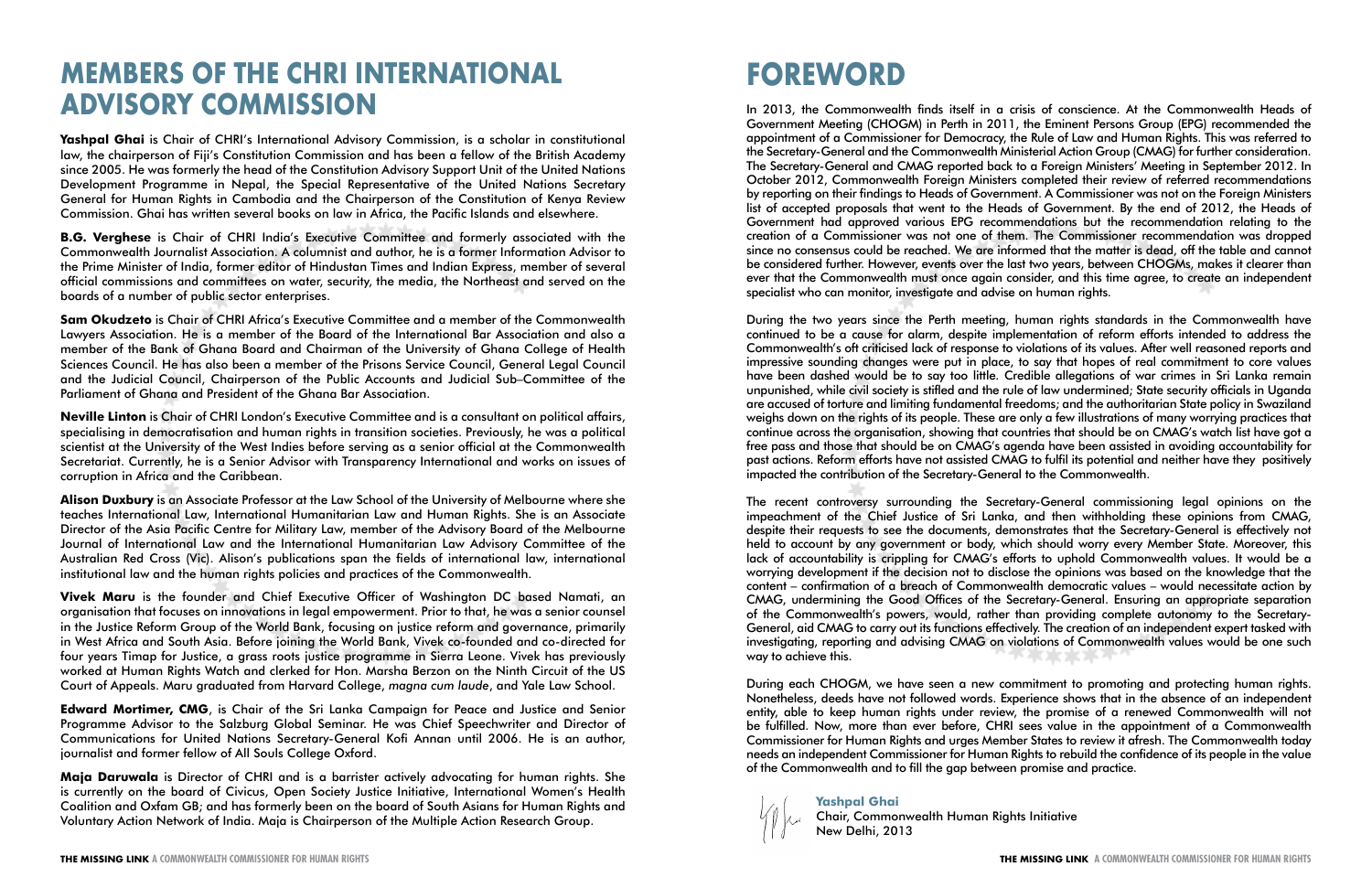### **Acknowledgments**

CHRI's International Advisory Commission's Report to the 2013 Commonwealth Heads of Government Meeting has been possible through the support and contributions of numerous people.

We would firstly like to thank Anna Hood and Monique Cormier whose comprehensive research, skilled writing and professionalism have proved indispensable to bringing out this publication. Our particular thanks to Alison Duxbury, for giving her time generously and providing constant guidance throughout the preparation of the report.

Our Strategic Initiatives team deserves much appreciation for all their work: Kirsty Welch for editing and synthesising the report; and Samane Hemmat for research and factchecking.

Indispensable to the process were our interns: Praveen Gunaseelan, Melissa Hewitt and Eve Platzer who painstakingly put together the annexures and checked footnotes. Thanks to Sanyu Awori and Vrinda Choraria, for their ready assistance and valuable suggestions. We thank R. Iniyan Ilango, former Coordinator of the Strategic Initiatives Programme, for taking the study through the early stages, and responding to queries from afar at any hour. As always the report is the outcome of cooperative efforts in research and writing.

Our specialist external readers, who provided gratefully received advice and answers to queries, deserve a mention. Thanks to Richard Bourne, Daisy Cooper and Philip Murphy for being ever willing to answer questions and provide perspective and nuance to the report. Their detailed comments and recommendations were invaluable, and the report improved significantly as a result of their feedback. Thanks to Stuart Mole, for enriching this report with his advice and experience.

CHRI is deeply appreciative of the ongoing support of its institutional donors, Ford Foundation and Open Society Foundations. This report was supported, in part, by a grant from the Open Society Foundations. CHRI sincerely acknowledges the help and support of all throughout this process, and assumes full responsibility for all the opinions expressed herein.

**Maja Daruwala**

Director, Commonwealth Human Rights Initiative

### **CONTENTS**

Executive Summary 2

**Bibliography** 

| Background to the Recommendation for a Commonwealth Commissioner          | $5\phantom{.0}$ |
|---------------------------------------------------------------------------|-----------------|
| Current Commonwealth Mechanisms for Responding to Human Rights Violations | 6               |
| <b>Commonwealth Ministerial Action Group</b>                              | 6               |
| Secretary-General                                                         | $\overline{7}$  |
| Human Rights Unit                                                         | 9               |
| The Test for the Reform Efforts: Sri Lanka                                | 9               |
| Benefits of a Commonwealth Commissioner for Human Rights                  | 10              |
| Opposition to a Commissioner for Human Rights                             | 11              |
| Conclusion                                                                | 12              |
| Appendix                                                                  | 15              |
| <b>Endnotes</b>                                                           | 19              |
| Bibliography                                                              | 24              |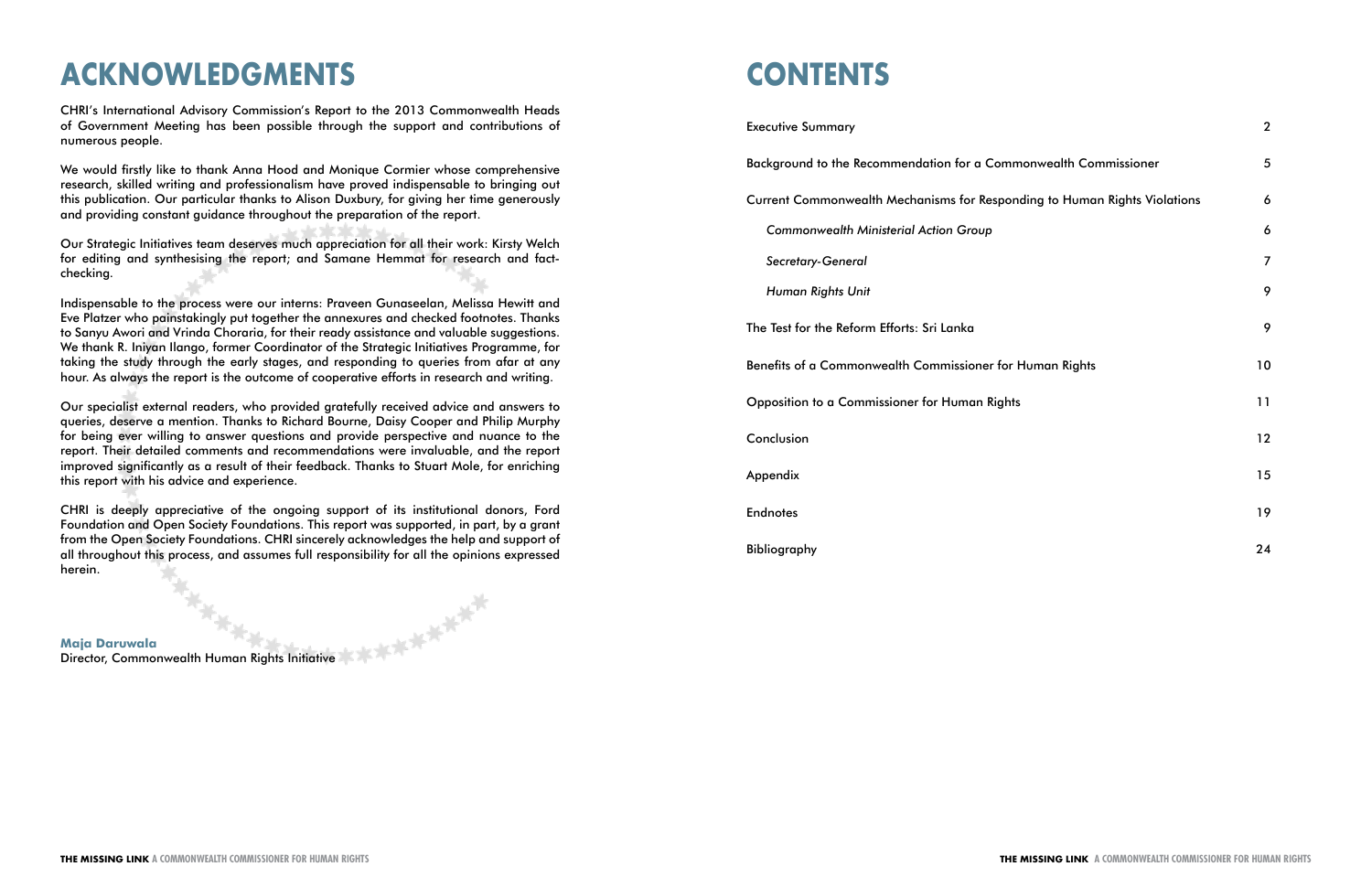### **Executive Summary**

In 2013, the Commonwealth finds itself in a crisis of conscience. This crisis has been building slowly. In response the Eminent Persons Group (EPG) was created in 2009 "to build a stronger, more resilient and progressive Commonwealth and make it relevant to its times and people in the future". Several of the EPG's recommendations were put in place between the 2011 and 2013 biennial Heads of State meetings. A Commonwealth Charter consolidating the Heads of Governments' commitment to human rights was adopted, the Secretary-General's Good Offices role was strengthened and the mandate of the Commonwealth Ministerial Action Group (CMAG) was enhanced. However, the EPG's recommendation to appoint a Commissioner for Democracy, the Rule of Law and Human Rights was dropped because Member States could not reach a consensus on how to respond to this recommendation.

In the interim, since 2011, human rights standards in the Commonwealth continue to be a cause for alarm. Countries that should be on CMAG's watch list have got a free pass and those that ought to be on CMAG's agenda have been assisted in avoiding accountability for past actions. There has never been a greater need for an independent expert to better advise Commonwealth mechanisms on human rights issues.

Despite the EPG prompted reform efforts; Commonwealth mechanisms continue to be insufficient for responding to human rights violations. Since the reforms, CMAG's potential has remained unfulfilled and it continues to interpret its mandate narrowly – choosing to focus on threats to democracy – to the exclusion of human rights issues. Moreover, the need for a politically neutral independent advisor to CMAG was made apparent recently when the Secretary-General withheld legal opinions on the impeachment of the Sri Lankan Chief Justice from CMAG – The Commonwealth's mechanism mandated to respond when Commonwealth values are threatened. This demonstrated a lack of cooperation which will cripple the Commonwealth's ability to uphold its values. The Secretary-General, in practice, remains largely unaccountable and his approach to behind the scenes diplomacy has allowed human rights abusers to repeatedly violate Commonwealth values while the Commonwealth looks on silently. This conflict between quiet diplomacy and the need to denounce human rights violations has not been addressed by the reform process. The Human Rights Unit (HRU), the only Commonwealth body dedicated exclusively to addressing human rights on a full–time basis is mandated to both *promote*  and *protect* human rights within all Commonwealth Member States. The HRU however, does not have the capacity or capability to monitor or investigate human rights abuses and in its work continues to be captive to the political currents of the Secretariat.

In sum, the Commonwealth has not been able to hold its Member States to their collective core human rights commitments because its current mechanisms are not adequate for protecting human rights and it does not use the mechanisms it has to optimum effect. Experience shows that in the absence of an independent entity able to keep human rights under review the promise of the new Charter, adopted in December 2012, will remain unfulfilled.

Despite the evident necessity for a Commonwealth Commissioner for Human Rights, several unmeritorious arguments have blocked its creation, hindering the operationalisation of the Charter. One objection was that the Commonwealth should focus on development rather than human rights. In fact, human rights and development are inextricably linked. Sustainable development – that does not exacerbate inequality and marginalisation – can only flourish in countries where human rights are protected. By applying a rights–based approach to development, a Commissioner would enhance the development goals of the Commonwealth.

Another argument against the creation of a Commissioner is that it would create financial burdens for the Commonwealth. However, the benefits of a Commissioner, in terms of reputation, visibility and effectiveness far outweigh any cost implications.

Moreover, some States have also contended that establishing a Commissioner would provide an excuse for interference in the domestic affairs of a State. It is now well established that when governments oppress their people, the sovereignty versus outside interference argument has no legitimacy. Add to this the fact that when States join an international association that has values they open themselves up to being questioned about those values and it becomes apparent that a Commissioner would by no means illegitimately interfere in domestic affairs.

A further objection to a Commissioner was that it would be a duplication of the functions of the Secretary-General and CMAG. The Commonwealth Human Rights Initiative calls for the establishment of a Commonwealth Commissioner for Human Rights, who would not be a replication of what is already present in the Commonwealth but a much needed complement that will help the Commonwealth live up to its new Charter. A Commonwealth Commissioner would be a full–time specialist, independent from the Commonwealth Secretariat and equipped with suitable infrastructure and a mandate that would enable review of a Member State's human rights compliance. Such a mechanism would reduce the onerous responsibilities the reform process placed upon the Secretary-General, enabling him to focus on his core functions. A Commissioner mandated to monitor and investigate human rights abuses would have the expertise and facilities to ensure that CMAG was given an early warning of human rights violations and would also advise on the range of options available to CMAG in order to positively affect country situations.

In this manner, a Commissioner entrusted to provide politically neutral country information would facilitate the adoption of transparent procedures and would make obvious the Commonwealth's commitment to human rights and thereby the inherent dignity of its citizens. This would in turn lend to reviving the relevance of the Commonwealth to its people and to the international community. Moreover, a Commonwealth Human Rights Commissioner who can be easily accessed by, and communicate with, citizens of the Commonwealth would go some way to addressing the isolation of the Commonwealth from its people.

The hosting of CHOGM in Sri Lanka, a country the United Nations High Commissioner for Human Rights has described as "heading in an increasingly authoritarian direction", has led to a credibility crisis regarding the Commonwealth's response to human rights abuse in the first year of the Charter's existence. The Commonwealth must counter this by demonstrating that it has the will and machinery to fiercely protect its values. At a time of global financial crisis and widespread growing demand for people's participation in their own democracies, the Commonwealth needs to assure itself of the financial support of member governments. Vitally important for this is the belief of the citizens of those countries in the organisation's relevance to their lives. Without a Commissioner to aid the coming alive of Commonwealth values in people's lives, this appears unattainable.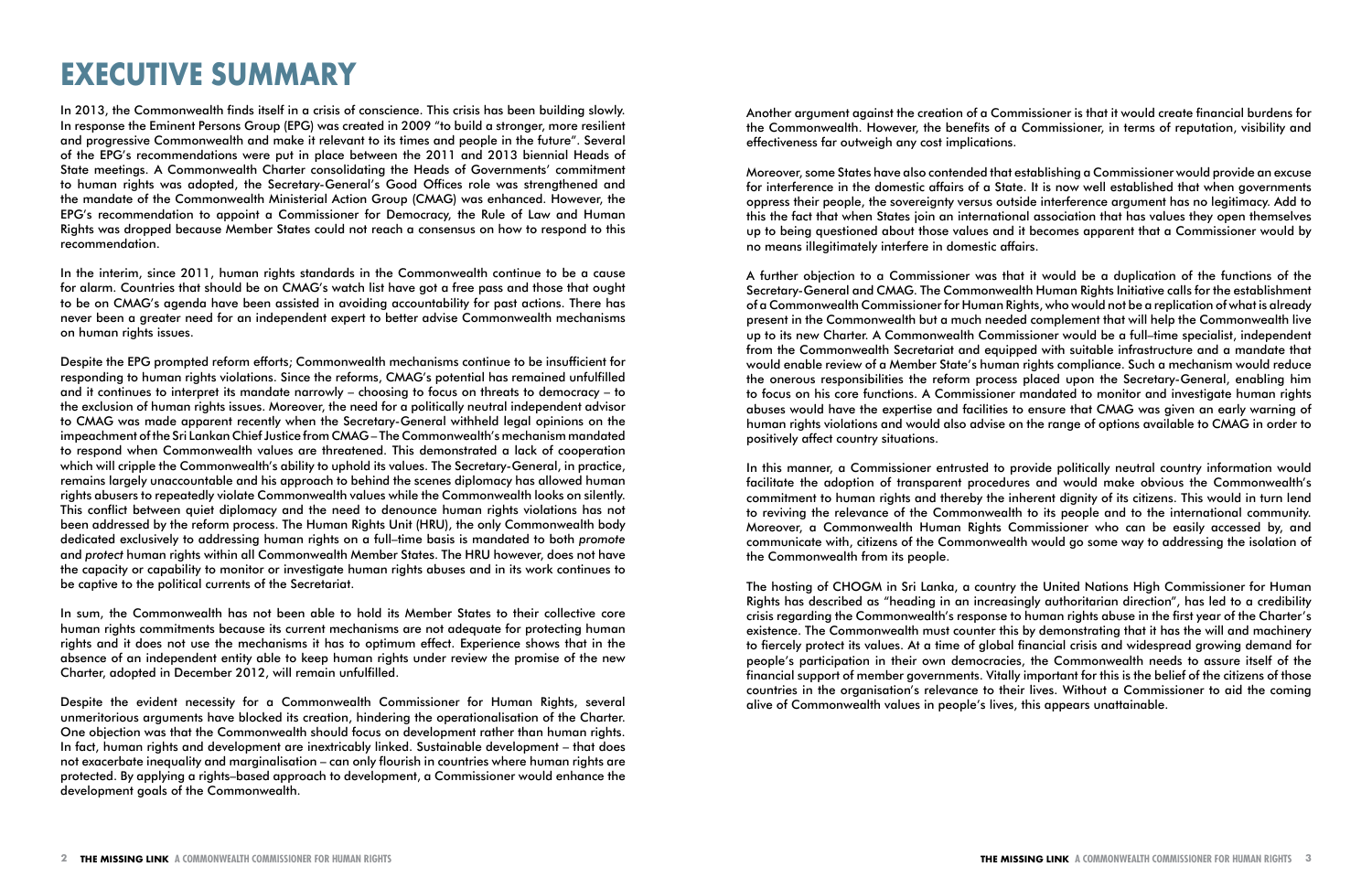## **Background to the Recommendation for a**



For over four decades the Commonwealth has expressed its commitment to democracy, the rule of law, human rights, development, peace and cooperation.<sup>1</sup> These values are elaborately described in numerous declarations, statements and communiqués<sup>2</sup> and make up the heart of the Commonwealth. The promotion, protection and realisation of human rights is the Commonwealth's stated raison d'être3 but there remains an alarming difference between promise and practice. A process of reforms was undertaken in response, yet today the gap remains.

To address these longstanding criticisms the 2009 Trinidad and Tobago Commonwealth Heads of Government Meeting (CHOGM) established the Eminent Persons Group (EPG).9 The EPG was tasked with providing advice on how "to build a stronger, more resilient and progressive Commonwealth and to make it relevant to its times and to its people in the future".10 The EPG recognised that championing human rights was central to the revitalisation and relevance of the Commonwealth brand.11 It noted that the organisation had failed to effectively promote and protect its brand for far too long.12 The EPG attributed this discrepancy to the lack of an investigative and advisory mechanism that would ensure that the Commonwealth Ministerial Action Group (CMAG) was appropriately appraised of serious or persistent violations of human rights within the Commonwealth.13 This absence was appropriately referred to as the Commonwealth's "significant gap". $14$ 

The need for systematic and functional reform that would see the Commonwealth more active in the protection of its core values and more relevant to its population of over two billion people4 has been pointed out, repeatedly, from within both official and non-governmental quarters.<sup>5</sup> David Miliband, former UK Foreign Minister, stated it succinctly: "The truth about values is that unless you defend them and advance them you'll find them rolled back."6 In a poll conducted by the Royal Commonwealth Society, 83 per cent of all people surveyed believed the Commonwealth was "in desperate need of a makeover".7 The Commonwealth Policy Studies Unit also called for reform of the Commonwealth's mechanisms and recommended greater focus on enhancing the Commonwealth's capacity to monitor Member States' adherence to political values and shame them when they transgress.8

The EPG presented its recommendations to Heads of Government at the 2011 CHOGM in Perth, Australia. Following a day of discussions, Australia's Prime Minister revealed that the recommendation for a Commonwealth Charter had been accepted.<sup>15</sup> Unfortunately, the recommendation to establish a Commissioner for Democracy, the Rule of Law and Human Rights did not receive a similarly rapid and positive response. Instead the proposal, along with other recommendations that did not benefit from consensus in Perth, was referred to the Chairman of the Commonwealth Ministerial Action Group (CMAG) and the Secretary-General for further consideration.<sup>1</sup>

In October 2012, Commonwealth Foreign Ministers reviewed the referred recommendations and reported back to Heads of Government. A Commissioner was not on the Foreign Ministers list of accepted proposals. By the end of 2012 the Heads of Government had approved various EPG recommendations but the recommendation relating to the creation of a Commissioner was not one of them.<sup>17</sup>

#### **Commissioner Process at Perth**

While the proposal for a Commissioner for Democracy, the Rule of Law and Human Rights has not officially been rejected, the proposal will not be the subject of further consideration unless there is a renewed interest in it from Commonwealth States

## **The Missing Link A Commonwealth Commissioner for Human Rights**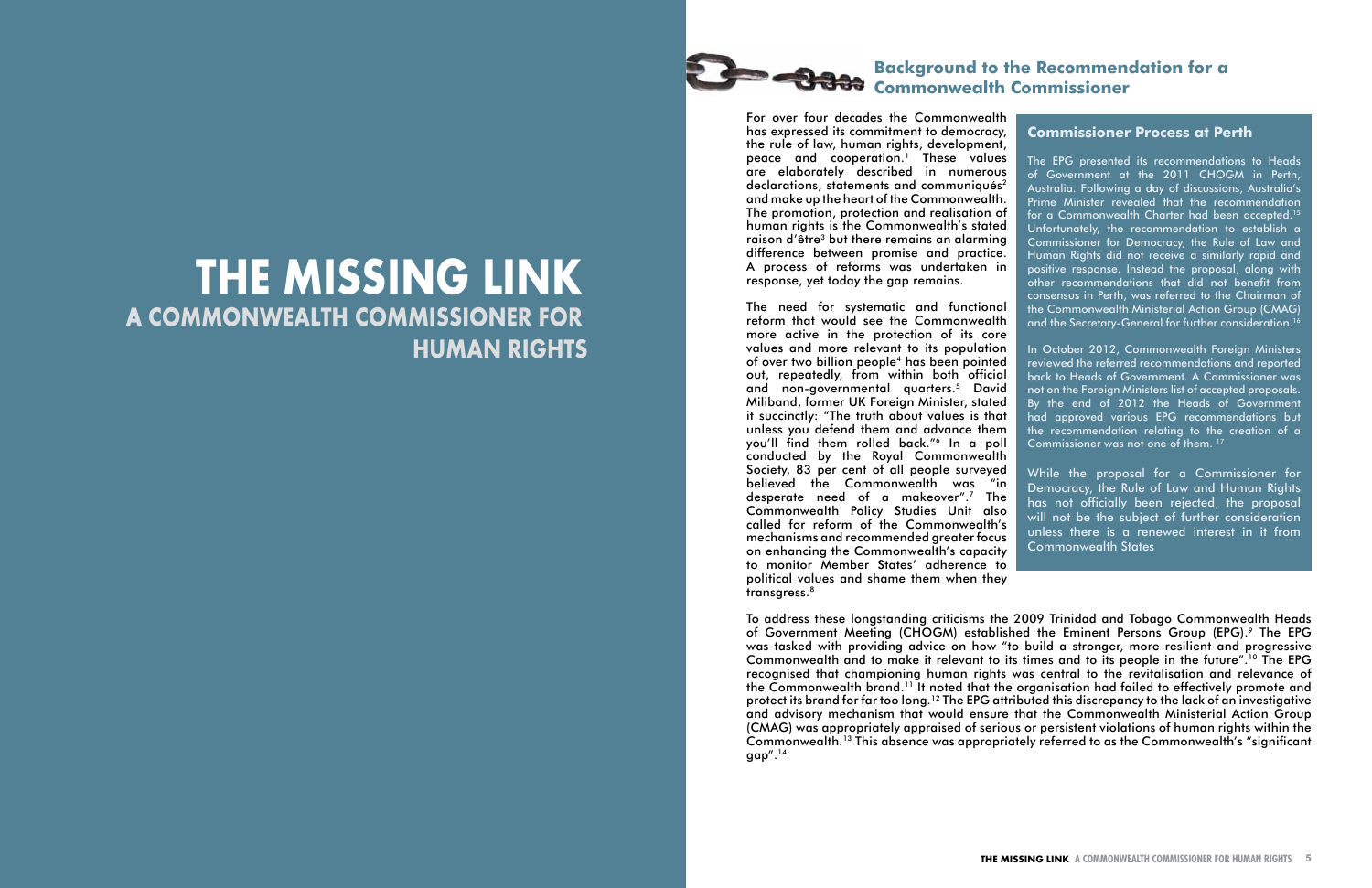### **Current Commonwealth Mechanisms for Responding to Human Rights Violations**

To fill this "significant gap" through the championing of values the EPG made various recommendations. Between the 2011 and 2013 CHOGMs a number of these EPG recommendations were put in place: The Charter was adopted; the Secretary-General's Good Offices role was strengthened;<sup>19</sup> and in parallel, the mandate of the Commonwealth Ministerial Action Group was amended.20 However, an essential link in the chain of renewal was missed – the creation of a Commissioner.

Despite reforms to CMAG's mandate<sup>21</sup> aimed at improving the Commonwealth's response to serious or persistent violations of human rights, CMAG's potential has remained unfulfilled. CMAG continues to interpret its mandate narrowly, with a heavy emphasis on addressing threats to democracy, to the exclusion of human rights issues. Despite various egregious violations of the newly adopted Charter reforms were initiated.<sup>22</sup>

The Charter and CMAG's recommendation affirm that human rights are a fundament value of the Commonwealth;<sup>23</sup> therefore CMA is obligated to act as a "custodian" of thes values.<sup>24</sup> However, while some cursory reference to human rights issues were made regarding Fi and Maldives, both states came on to CMAG agenda primarily because of election an democracy concerns.<sup>25</sup> This selective approac to their mandate has meant that innumerabl human rights abuses perpetrated throughout the Commonwealth have not resulted in form consideration and reporting by CMAG. Example of human rights violations that have not mad it on to CMAG's agenda, following the reform process, include: continued impunity regarding credible allegations of war crimes committed b both sides in Sri Lanka's civil war;<sup>26</sup> widesprea reports of limitations on fundamental freedom and the commission of torture by state security officials in Uganda;<sup>27</sup> continuing constriction of constitutional quarantees in Swaziland; and authoritarianism and the state policy discrimination against sexual minorities couple with open presidential threats to behea homosexuals in The Gambia.<sup>29</sup>

Looking around the Commonwealth today there is little evidence that its existing mechanisms: CMAG, the Secretary-General and the Secretariat's Human Rights Unit are sufficient to deliver interventions capable of demonstrating the association's dedication to put itself on the global map as a value-based entity. Neither has it been demonstrated that the Commonwealth can put erring Member States on a road to observance of the new Charter.

#### **Commonwealth Ministerial Action Group**

| ns             |
|----------------|
| al             |
| G              |
| se             |
| es             |
|                |
| ïji            |
| ,<br>nd        |
|                |
| ch             |
| le             |
| ut             |
| al             |
| es             |
| de             |
|                |
| m              |
| ıg             |
|                |
| by<br>1d       |
|                |
| ns<br>ity      |
|                |
| ,<br>,28<br>of |
|                |
| be             |
|                |
| ad             |
|                |
|                |
| al             |
| er             |
| ρn             |
| th             |
| эn             |
|                |
| าe<br>of       |
|                |
| ve             |
| e,             |
| or             |
| as             |
| اء ا           |

Concerning discrimination against sexud minorities, Justice Michael Kirby (a membe of the EPG) observed that by not taking actio on this issue CMAG makes the Commonwealth "look spineless, ineffective, irrelevant and eve lifeless". $30$  Therefore, the extent to which the reforms helped CMAG overcome its history reluctance to hold countries accountable for grav human rights breaches, is at best questionable and at worst negligible. A Commissioner for Human Rights could ensure that CMAG was fully informed of human rights violations and the range of options available to address the situation positively.

#### **Secretary-General**

Independent of CMAG, as well as in tandem with it, the Secretary-General has always had a uniquely powerful role to play – if he so chooses – in addressing human rights concerns. The 1995 Millbrook Commonwealth Action Plan on the Harare Declaration declared that "[w]here a member country is perceived to be clearly in violation of the Harare Commonwealth Declaration and particularly in the event of an unconstitutional overthrow of a democratically elected government appropriate steps should be taken" including the "immediate public expression by the Secretary-General of the Commonwealth's collective disapproval of any such infringement of the Harare principles".32

- In the two years since the Commonwealth committed itself to reform neither CMAG nor the Secretary-General's office have lived up to expectations. Commonwealth mechanisms remain insufficient for responding to human rights abuses.
- Experience shows that in the absence of an independent entity able to keep human rights under review the promise of the new Charter, adopted in March 2013, will not be fulfilled.
- The recent controversy surrounding the Secretary-General withholding material information from CMAG demonstrates a lack of cooperation towards a common objective, which will cripple the Commonwealth's ability to uphold its values. CMAG needs independent expert advice, now more than ever.
- Hosting CHOGM in Sri Lanka, a country the United Nations High Commissioner for Human Rights has described as "heading in an increasingly authoritarian direction",31 has led to a credibility crisis regarding the Commonwealth's response to human rights abuse. The Commonwealth must counter this by demonstrating that it has the will and machinery to fiercely protect its values.
- $\cdot$  At a time of global financial crisis and widespread growing demand for people's participation in their own democracies the Commonwealth needs to assure itself of the financial support of its member governments. Vitally important for this is the belief of the citizens of those countries in the organisation's relevance to their lives. It is essential that contributors do not regard the Commonwealth as a drain on resources, without having a corresponding benefit. In the absence of a Commissioner to aid the coming alive of Commonwealth values, securing assured funding and support seems unattainable.

#### **What's in a Name?**

The decision by the EPG to name their proposed Commissioner a Commissioner for Democracy, the Rule of Law and Human Rights goes some way to explain the rejection of the proposal. The inclusion of the wider ambit of rule of law appears to have been done to soften the focus on the presence of someone mandated to monitor human rights compliance, but it also proved to be an easy target for those against the Commissioner, as traditionally there were working mechanisms within the association able to address deficits in the rule of law and governance. The merit of a Commissioner arises if the individual can be seen as a source of dedicated expert advice. Currently, aside from the Human Rights Unit – which focuses on promotional rather than protective activities – the Commonwealth does not have a body, or an individual, that is dedicated solely to the protection of human rights. CMAG receives its human rights advice from the Secretary-General who is a diplomat – not an expert on human rights – and who has various other duties to distract attention from human rights compliance. Therefore, a Commissioner for Human Rights would add value to existing Commonwealth mechanisms by being a specific resource for a specific problem. CHRI thus diverges from the recommendation of the EPG, and advocates for a Commissioner tasked *solely* with the protection of human rights.



#### **Building a Stronger Commonwealth**

Sensing that the Commonwealth was in danger of losing touch with its *raison d'être*, in 2009 the Commonwealth Heads of Government established, an Eminent Person's Group (EPG) to "undertake an examination of options for reform" through which the Commonwealth could transform itself into a global body with renewed relevance for the twenty-first century.18 Also up for self-review was the Commonwealth Ministerial Action Group (CMAG), a body which has the power to suspend or eject members of the Commonwealth if they seriously or persistently violate the principles of the Harare Declaration. However, CMAG has chosen to interpret its mandate narrowly, meaning that it has only suspended Member States which experienced unconstitutional overthrow of government, and has not taken to task those regimes that consistently violate the human rights of their populations.

#### **Why the Time is Right for a Commonwealth Commissioner for Human Rights**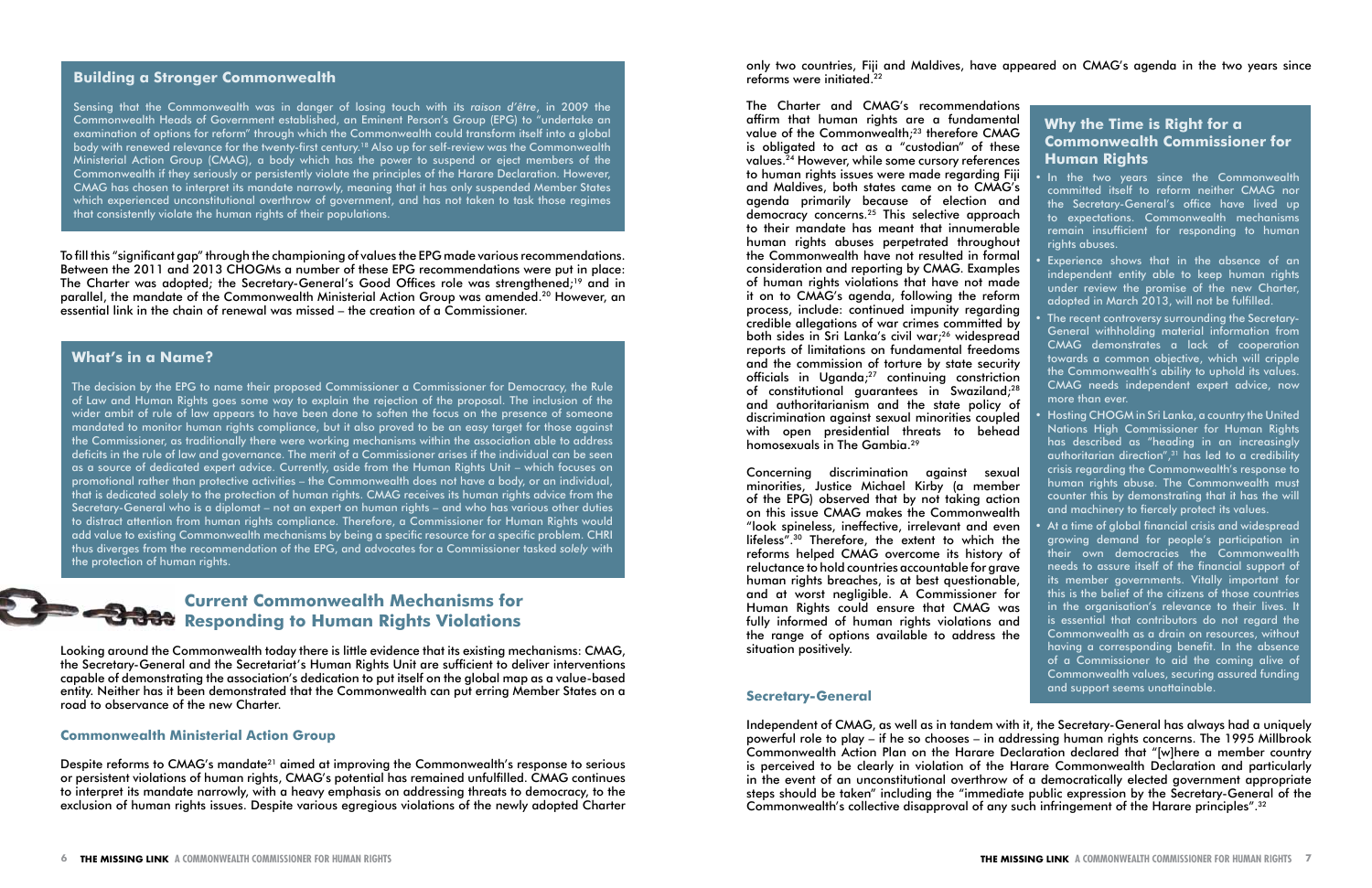However, the limited extent to which the current Secretary-General has protected human rights, or spoken out decrying them, has been widely criticised.<sup>35</sup> A leaked memo from the Commonwealth Secretariat revealed that the Secretariat was of the view that it "has no explicitly defined mandate to speak publicly on human rights"36 and that "such crude megaphone diplomacy would be simply counterproductive – we'd rather proffer a helping hand".<sup>37</sup> Taking cognizance of this, the EPG report emphasised that "[s]ilence should not be an option".38

Nonetheless, the Secretariat's reluctance to make public statements when the Charter's values are violated is on-going and justified on the grounds that public statements may prejudice the Secretary-General's Good Offices. Since Good Offices are by nature behind-the-scenes activities, the vigour and worth of this "quiet diplomacy" can only be guessed at. The operations of the Good Offices remain cloaked in secrecy. There is no public website presenting a list of the countries where the Good Offices are currently deployed, nor is information available about when the Good Offices are deployed, what activities are undertaken or what progress has been made in countries receiving the Good Offices. This lack of information makes it difficult, if not impossible, to assess their effectiveness and to hold the Secretary-General to account. In fact, both the EPG and the Commonwealth Advisory Bureau feared that "the Commonwealth's bias towards behind-the-scenes diplomacy has allowed abusers "to continue to violate Commonwealth values".39 Yet, the reform process has not addressed this conflict between the Good Offices and public denunciation. A Commissioner, mandated to speak out on human rights, would rectify the current appearance of inaction.

- **Democracy**
- II Human Rights
- III International Peace and Security
- IV Tolerance, Respect and Understanding
- Freedom of Expression
- VI Separation of Powers
- VII Rule of Law
- VIII Good Governance
- IX Sustainable Development
- X Protecting the Environment
- XI Access to Health, Education, Food and Shelter
- XII Gender and Equality
- XIII Importance of Young People in the Commonwealth
- XIV Recognition of the Needs of Small States
- XV Recognition of the Needs of Vulnerable States
- XVI The Role of Civil Society

#### **The Harare Declaration**

The Harare Declaration, frequently referred to as the Commonwealth's "mission statement", was laid down by the Commonwealth Heads of Government at the conclusion of their biennial meeting in 1991.<sup>33</sup> The Declaration defines the core values of the Commonwealth and espouses protection and promotion of "democracy, democratic processes and institutions which reflect national circumstances, the rule of law and the independence of the judiciary, just and honest government; [and] fundamental human rights, including equal rights and opportunities for all citizens regardless of race, colour, creed or political belief".34

> Potentially influenced by the Secretary-General's silence, the operation of the Secretary-General's Good Offices and the fact that Sri Lanka would be hosting CHOGM, Sri Lanka remained notably absent from CMAG's agenda, despite credible allegations of violations of the Charter–namely on-going restrictions on civil liberties, intolerance for dissent, intimidation of the media and inaction in the face of extremist attacks against minorities.<sup>41</sup> Sri Lanka continued to evade CMAG's agenda even after the impeachment of its Chief Justice. The illegality of the impeachment was declared by the country's own Supreme Court and confirmed in a leaked legal opinion by an international expert that additionally noted that it had violated the Commonwealth's Latimer House Principles.42 These principles require all countries to have an independent judiciary free from any interference by the executive.<sup>43</sup> Hence this absolute infraction should have triggered immediate action by CMAG.<sup>44</sup>

#### **The Commonwealth Charter**

In 2012, the Commonwealth adopted the Commonwealth Charter which clarifies, consolidates and elaborates upon the association's fundamental values. The Charter affirms the commitment of Commonwealth Member States to the principles of human rights and the obligations contained in relevant international instruments.

Overview of the Provisions and Values that are Affirmed in the Charter:

#### **Human Rights Unit**

Within the Secretariat it is only the Human Rights Unit (HRU) that addresses human rights issues on a full-time basis. Its earlier mandate to promote human rights within the Commonwealth was expanded in 2002 to include the protection of human rights.<sup>40</sup> This gave it the power to provide advice on human rights issues (including issues related to the work of CMAG) to the Secretary-General. Currently however, there is little reporting on the exercise of this power and it is not clear how much its views are filtered, what weight its advice carries or how much it is heeded. In fact, there is little evidence to suggest that the HRU has had any major impact on CMAG's decision–making. What is clear however is that its capacity was not enhanced to fulfil this new purpose, that the renewal did not give it monitoring or investigative capabilities nor is it independent of the political currents and more powerful interests within the Secretariat. An appropriately resourced independent Commissioner for Human Rights, mandated to monitor and investigate human rights abuses would have the expertise and facilities to ensure timely advice that could not easily be ignored.

In sum, the Commonwealth has not been able to hold its Member States to the commitments contained in the Charter because its current mechanisms are inadequate to protect human rights and it does not use the mechanisms it already has to optimum effect. To revive the association, the Commonwealth's human rights brand needs to be built and subsequently protected; but reform efforts have been unable to achieve this.



CMAG however, did not act. Instead, at a critical moment, CMAG appeared paralysed in the shadow of the Secretary-General's Good Offices and Sri Lanka's acceptance of some minimal "technical assistance".51 Arguably, the fact that the Secretary-General chose to withhold the legal opinions from CMAG, denied it the opportunity to review the advice and impacted on its course of action. Perhaps if CMAG had an independent source of advice, such as a Commissioner, a different response would

#### **The Venue Controversy**

At the 2011 CHOGM in Perth, the Commonwealth re-confirmed that Sri Lanka would be the venue of choice to host the 2013 Heads of Government meeting.<sup>45</sup> Sri Lanka was due to host CHOGM in 2011, however, in order to keep the human rights situation under review it was decided that the hosting of CHOGM would be deferred till 2013.46 After credible allegations of war crimes emerged publicly, supported by no less than the United Nations Secretary General's Expert Panel,<sup>47</sup> a controversy broke out about the suitability of Sri Lanka to host CHOGM at all. The decision to host CHOGM in Sri Lanka attracted severe criticism from several quarters,48 Canada announced that their Prime Minister will boycott CHOGM49 and certain civil society organisations advocated for a boycott.<sup>50</sup> All this signified the unsuitability of Sri Lanka to host the first meeting after the adoption of the Charter.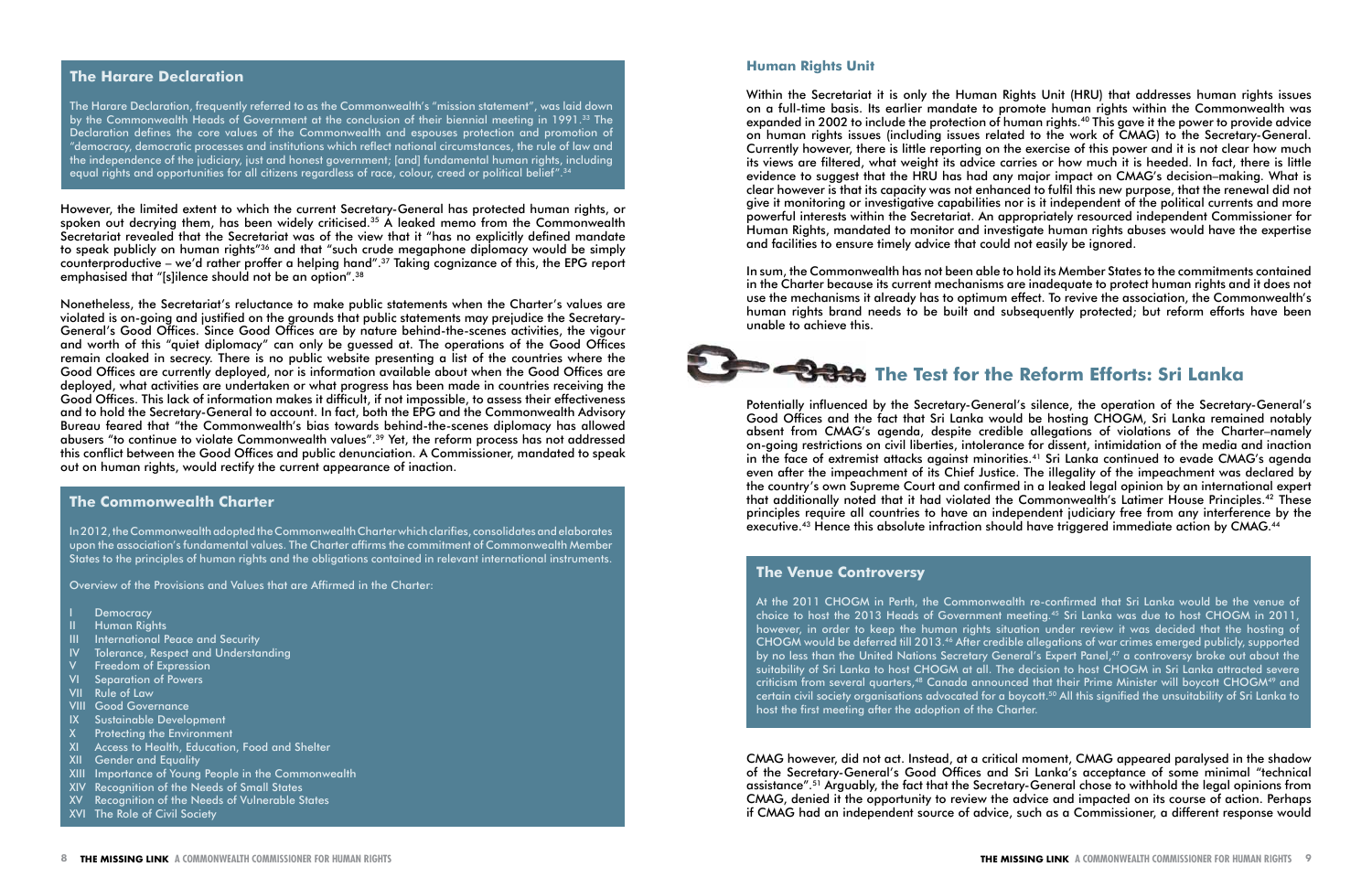The Commonwealth's ambivalent response to the Sri Lankan situation gives the impression of reward rather than sanction. It has bestowed on Sri Lanka the honour of hosting its most prestigious summit, following which, according to established practice the Sri Lankan President should be installed as Chairperson in Office for the next two years. These developments, rolling out in the first year of the celebrated new Charter, show that now more than ever the Commonwealth needs an independent human rights commissioner who would help it to guard its values contained in the Charter and fulfil its potential.

have been forthcoming. At a minimum, it demonstrated that the Secretary-General is not held to account by any government or body, which should worry all Member States. Moreover, this lack of accountability is crippling CMAG's efforts to uphold Commonwealth values. It would be a worrying development if the decision not to disclose these opinions derived from a protectionist position in relation to the Good Offices knowing that the contents would necessitate action by CMAG. Ensuring an appropriate separation of the Commonwealth's powers, through the creation of an independent advisor to CMAG, rather than providing the Secretary-General with complete autonomy, would empower CMAG to carry out its functions effectively.

### **Benefits of a Commonwealth Commissioner for Human Rights**

In keeping with the post envisaged by the EPG,<sup>52</sup> a Commonwealth Commissioner would be a full-time independent specialist equipped with suitable infrastructure and a mandate to review State compliance with Commonwealth human rights values. As a separate entity, outside the political currents that buffet CMAG and the Secretary-General's office, the Commissioner would be a source of politically neutral country information to CMAG, allowing for betterinformed decision-making.

A Commissioner dedicated to human rights compliance could constantly garner information from within the Commonwealth, monitor developments and prepare annual reports – which over time would create a unifying jurisprudence specific to the Commonwealth. This would counter the present contentions that some Member States impose their own standards on other members. It would also give the Commonwealth cohesion, based on common ideals binding members together beyond their long dubious colonial history.

A full–time Commissioner could red-flag situations for the Secretary-General and CMAG, enabling them to avoid the present criticism that the Commonwealth either does not respond to human rights abuses or responds within an inappropriate time frame. The Commonwealth does not currently have such a mechanism.

A Commonwealth mechanism that could be accessed by, and communicate with, citizens of the Commonwealth – in the form of a human rights commissioner – would also go some way towards addressing the isolation of the official Commonwealth from its people. The Commonwealth needs to get into the habit of transparent procedures by which its commitments to the Charter are evident to the world. This is not presently the case. The Commissioner's periodic observations, response to communications, regular reports and warnings would make the Commonwealth commitment to human rights obvious.

Increasing the relevance of the Commonwealth to the international community is a further achievable benefit. Internationally, in an arena crowded with regional, military, thematic and global alliances, the Commonwealth aspires to a premier place for its association of nations. For this, it must bring something to the table beyond a shared history, governance and legal system. It must demonstrate that it is capable and worthy of contributing positively to the international community in an innovative and value-adding manner. It has occasionally done so in the past through its steadfast support to bring down the apartheid regime in South Africa<sup>53</sup> and championing debt reduction in highly indebted countries.54 However, in a fast moving world the past has limited recall value.



- A mechanism that would be dedicated to the protection of human rights on a full-time basis.
- A Commissioner would be suitably qualified to provide advice. It is inappropriate that human rights law be viewed as a political issue that can be delegated, as an additional function, to a diplomat without a human rights background.
- A Commissioner would provide politically neutral information by being independent of the political currents of the secretariat.
- A Commissioner would be resourced with an appropriate infrastructure and mandate to effectively monitor and investigate human rights situations.
- A Commissioner would be able to introduce an early warning system for grave human rights violations.
- A Commissioner would be able to provide timely advice that could not easily be ignored.
- The provision of better advice will lead to better informed decision-making.
- A Commissioner would create a unifying jurisprudence of human rights principles, standards and compliance throughout the Commonwealth.
- • A Commissioner would thwart the appearance of inaction and indifference that plagues the Commonwealth.
- Protecting the Commonwealth's values ensures that the organisation has a clear purpose.
- • By instigating a communication procedure a Commissioner would reduce the isolation of the Commonwealth from its people.

Despite the necessity of a Commonwealth Commissioner for Human Rights many unmeritorious arguments have blocked its creation and thereby the operationalisation of the Charter. When the EPG recommended the establishment of a Commonwealth Commissioner, a variety of Commonwealth States opposed it fervently.<sup>55</sup> The ostensible objections were that the Commonwealth should focus on development rather than human rights;<sup>56</sup> a Commissioner would usurp the roles of the Secretary-General and CMAG57 and that a Commissioner would provide an excuse for illegitimate intervention in domestic affairs.58 Other likely concerns are that a Commissioner might replicate the work done by other bodies or create financial burdens.

It is now well established that the sovereignty versus outside interference argument has lost its potency when used to shield governments that oppress their people. When States belong to international associations that espouse certain values they open themselves up to being questioned about those values.

The establishment of a Commissioner for Human Rights would not dilute the Commonwealth's focus on development; in fact it would enhance it by applying a rights-based approach to development.<sup>59</sup> Not only do human development and protection of human rights derive from the same motivating factor – a commitment to promote well-being and dignity – they complement each other: one being the means of achieving the other. Human rights provide clear objectives and targets for development, encourage consultation with communities and ensure that development is more than a commitment, but an obligation. It ensures that the intended beneficiaries receive more than promises; they receive enforceable claims – and if unfulfilled, remedies. In this way, the development discourse progresses by incentivisation through accountability, protecting achievements and social advancement from the threat of roll back and protecting against exacerbated marginalization by ensuring that all have the opportunity to participate in the development process. Hence a Commissioner dedicated to human rights would actually enhance development.

Owing to the numerous human rights bodies that currently exist around the world, there may be a tendency for certain States and analysts to assert that another specific body within the Commonwealth is unnecessary. However, the existing Human Rights Commissions and Commissioners are sorely overburdened. Further, they each have constrained mandates and are unable to devote time to the nuances of the Commonwealth in terms of its values, societies, legal systems and history. They are also unable to assume the role of special adviser to Commonwealth mechanisms, as was demonstrated by the reported actions of the Secretary-General blocking the United Nations High Commissioner for Human Rights from briefing CMAG on her country visit to Sri Lanka.<sup>60</sup> In this respect, the Commonwealth requires its own expert, aware of Commonwealth nuances and with the sole task of providing independent human rights advice to the Commonwealth. It is time to display the benefits of a member-orientated response to human rights.

#### **Benefits of a Commissioner**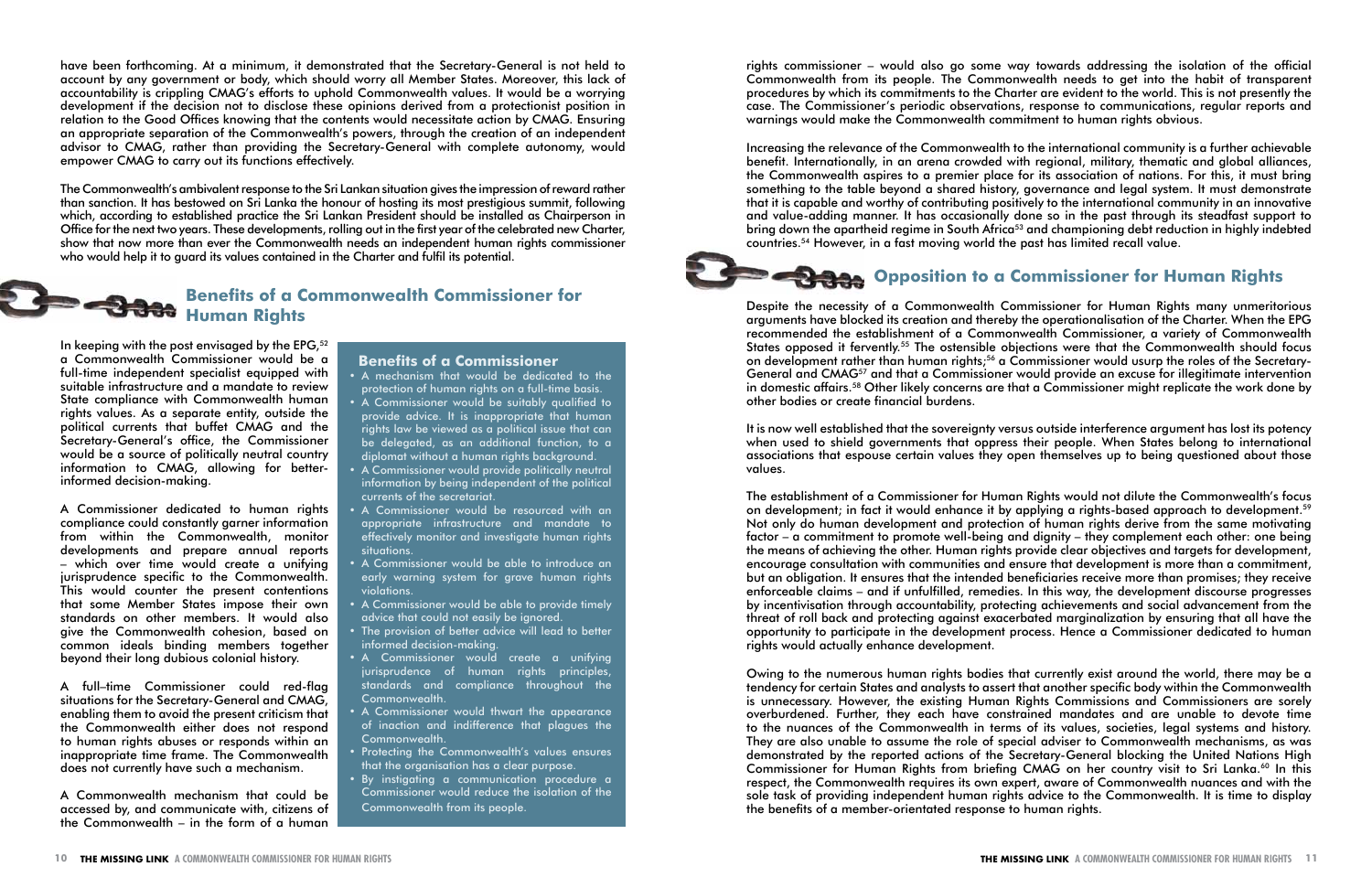"

Within the space of a few months it has been reported that the Secretary-General withheld relevant legal opinions from CMAG75 and actively prevented the United Nations High Commissioner for Human Rights from briefing the group on her visit to Sri Lanka.<sup>76</sup> Given the sensitive nature of CMAG's role, its actions need to be based on the most reliable and objective evidence of country situations.<sup>77</sup> Without the support of a trusted and neutral advisory body, such as a Commonwealth Commissioner for Human Rights, this appears impossible.

Moreover, the Secretary-General's utilisation of his opaque Good Offices, at the expense of public engagement, is both questionable in terms of effectiveness and inappropriate in terms of appearance – as the Commonwealth frequently appears paralysed and disengaged when faced with gross violations of human rights. Furthermore, States must seriously reflect on the potential consequences of placing so many expectations and responsibilities on, and so much discretion with, one individual. Finally, the Human Rights Unit is both under resourced and over stretched. It is extremely effective at promoting human rights but lacks the resources and expertise to effectively monitor and investigate human rights situations – the missing link in the Commonwealth's armoury of mechanisms.

The benefits of a Commissioner, in terms of reputation visibility and effectiveness, would offset any cost implications; as stated by the EPG: "The costs of creating the post of Commissioner are far outweighed by the costs of doing nothing".61 It may be argued that instead of adopting a new mechanism existing Commonwealth mechanisms should be strengthened. The past two years since the reform process began, however, demonstrate that such an approach is not sufficient. Independence cannot be assured within the current structure without jeopardising existing functions.

### **Conclusion**

Establishing a Commonwealth Commissioner for Human Rights is the only suitable way to respond to the continuing question of the relevance of the Commonwealth. The appointment of an independent, full–time, dedicated and qualified expert, free from the political constraints of the Secretariat, would ensure that CMAG receives the level of briefings, and early warnings, that it requires in order to ensure a good decision-making process and appropriate Commonwealth response to allegations of human rights violations. The Commissioner would also positively impact upon the entire Commonwealth by clearly illustrating the added value that the Commonwealth can lend to international affairs through the protection of principles contained in the Charter. This would be achieved through public statements, creation of a Commonwealth unifying human rights jurisprudence and improved engagement with the citizens of the Commonwealth. All these tangible benefits would work together to ensure that States see that their financial contributions are being used in terms of visible action. One need only consider the comments of Canada regarding review of its USD 20 million annual contribution, in response to what it viewed as political inaction regarding human rights violations,78 to see the importance of convincing member states of the value of the organisation.

Strong calls for reform of the Commonwealth generally, as well as sustained appeals for the establishment of an independent human rights body, reveal that the development of a Commonwealth Commissioner for Human Rights is long overdue. All involved with the Commonwealth are urged to seriously consider not only the benefits of establishing a Commissioner but also the cost of not having one. The Commonwealth is at a crossroads; it must decide whether to conclude its efforts at renewal with a bang or allow the organisation to end with a whimper, gradually fading into irrelevance while its people suffer. Now is the time for the Commonwealth to respond to its missing link; now is the time to renew the Commonwealth with a Commissioner for Human Rights.

Neither is a Commissioner a replication of existing Commonwealth mechanisms; it is a much needed complement that will help the Commonwealth live up to its new Charter. A Commonwealth Commissioner would be a full–time specialist, independent from the Commonwealth Secretariat and equipped with suitable infrastructure and a mandate that would enable a politically neutral review of a Member State's human rights compliance. A Commissioner would also have the expertise and facilities to initiate an early warning system, communication procedure and voice for the Commonwealth when confronted with human rights violations. None of these facilities currently exist within the Commonwealth.

> The only way the Commonwealth will thrive is to re-assert the moral authority it once had. This may mean more countries withdrawing, but a smaller, more effective Commonwealth is better than one that stays silent simply to keep the club together.<sup>79</sup>

"<br>"<br>"

CHRI has called for a Commonwealth Commissioner for Human Rights for over two decades and was enthused when the EPG took up the idea, sensing that this would be the proposal to make or break the Commonwealth. Sadly, however, this EPG recommendation was not accepted and without a renewed interest from Commonwealth States, the need for a Commissioner will not be considered at the 2013 CHOGM.

The EPG had recommended the appointment of a Commonwealth Commissioner as a means by which the gap between Commonwealth promises and Commonwealth reality could be bridged.<sup>62</sup> However, this recommendation was not taken forward and has since proved to be the stalling point for the reform process. Despite various significant amendments to the Commonwealth – the adoption of the Charter, amendments to the mandate of CMAG and changes to the Secretary-General's role – the Commonwealth's relevance, vis-à-vis protecting its values, remains ambivalent.

Widespread human rights abuses continue unchallenged in several Commonwealth countries despite the promotion, protection and realisation of human rights being the Commonwealth's stated raison d'être.<sup>63</sup> Only recently, President Jammeh withdrew The Gambia from the organisation.<sup>64</sup> President Jammeh's rule has seen extrajudicial executions, suppression of the media and violent hostility towards homosexuals.65 Almost two decades of authoritarian rule by President Jammeh brought discredit to the Commonwealth owing to CMAG's lack of an effective response. It further demonstrated the need for a mechanism to protect the Commonwealth's fundamental values. Despite deployment of his Good Offices, the Secretary-General did not succeed in improving the human rights situation in The Gambia, nor did he succeed in holding the Commonwealth together. Not only could a Commissioner have positively impacted upon the lives of Gambians, but early intervention by such a nuanced mechanism, may have more appropriately dealt with the country situation in a timely manner by providing further guidance and expert opinion to CMAG. The fact that The Gambia was allowed to manoeuvre itself to a point where withdrawal was the only potential response to criticism of State policy shows a failing on the part of the Commonwealth.

The renewed Commonwealth mechanisms, designed to respond to human rights challenges, remain insufficient and under utilised for effectively protecting human rights. CMAG, the "custodian" of all Commonwealth values<sup>66</sup> continues to narrowly interpret its mandate, with the effect of only allowing challenges to democracy to draw its attention in terms of adding countries to its agenda.<sup>67</sup> Despite a renewed mandate, CMAG has not put countries on its agenda for credible allegations of gross human rights violations including extrajudicial killings,<sup>68</sup> torture,<sup>69</sup> restrictions on freedom of expression,<sup>70</sup> suppression of political parties,<sup>71</sup> incitement to hatred,<sup>72</sup> open State policies of discrimination against minorities<sup>73</sup> and impunity for human rights abuses.<sup>74</sup> Furthermore, recent developments have illustrated that CMAG lacks independent advice. Two recent controversies have demonstrated that the Secretary-General is the sole gate-keeper regarding information that CMAG has at its disposal.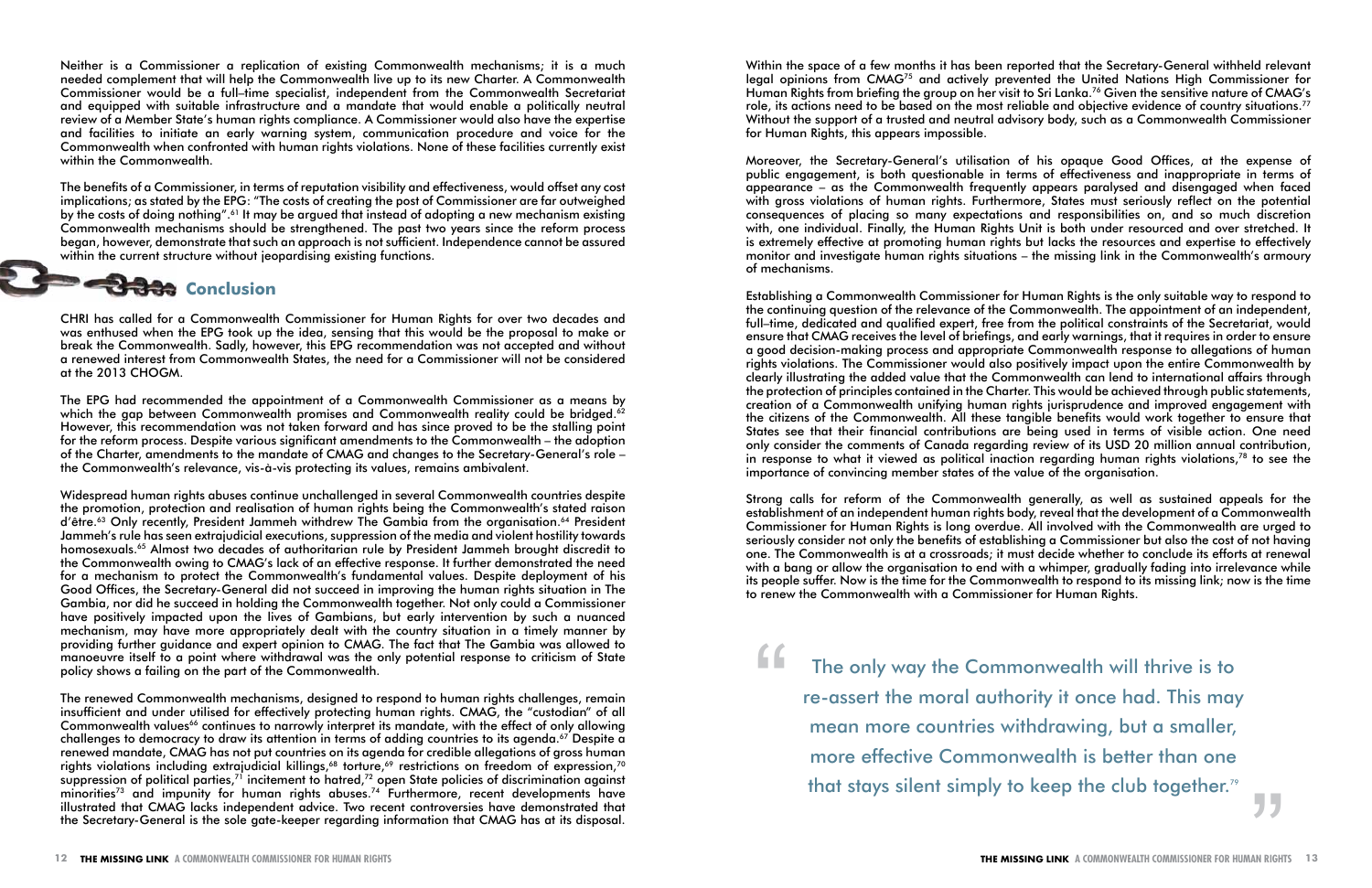#### **Distinctive Attributes of Commonwealth Mechanisms to Respond to Human Rights Abuse**

|                                        | <b>Secretary-General</b>                                                                                                                                                                                                                                                                              | <b>CMAG</b>                                                                                                                                                                                          | <b>Human Rights</b><br><b>Unit</b>                                                                                                                        | <b>HYPOTHETICAL</b><br><b>Commissioner</b>                                                                                                                                                                                                                       |
|----------------------------------------|-------------------------------------------------------------------------------------------------------------------------------------------------------------------------------------------------------------------------------------------------------------------------------------------------------|------------------------------------------------------------------------------------------------------------------------------------------------------------------------------------------------------|-----------------------------------------------------------------------------------------------------------------------------------------------------------|------------------------------------------------------------------------------------------------------------------------------------------------------------------------------------------------------------------------------------------------------------------|
| <b>Detection</b>                       | $N/A$ .                                                                                                                                                                                                                                                                                               | $N/A$ .                                                                                                                                                                                              | $N/A$ .                                                                                                                                                   | Pan-Commonwealth<br>system to detect,<br>investigate and<br>respond.<br>Early warning system.<br>Citizen communication<br>procedure.<br>Investigate the human<br>rights situation<br>of States seeking<br>membership.                                            |
| Decision-<br>Making                    | Good Offices: Decision to<br>offer assistance and what<br>type of assistance to offer.<br><b>CMAG: Decision to place</b><br>countries on CMAG's<br>agenda and raising<br>countries to be discussed<br>under "other matters of<br>interest".                                                           | Decision to place<br>countries on<br>the agenda and<br>raising countries to<br>be discussed under<br>"other matters of<br>interest".<br><b>Decision to partially</b><br>or fully suspend<br>members. | $N/A$ .                                                                                                                                                   | $N/A$ .                                                                                                                                                                                                                                                          |
| Advice                                 | Advisor: To CMAG on<br>country situations but<br>possess discretion about<br>when to advise and<br>what sources to reveal.<br>Additionally, the Secretary-<br>General is only compelled<br>to advise CMAG when he<br>personally determines that<br>there has been a breach<br>of Commonwealth values. | Receives advice<br>from the Secretary-<br>General and the<br>HRU.<br>Chair can be<br>approached by the<br>Secretary-General<br>to offer advice on<br>the Good Offices.                               | <b>Mandated to</b><br>advise Secretary-<br>General on the<br>protection of<br>human rights.                                                               | Permanent,<br>independent source of<br>expert human rights<br>advice to CMAG. Can<br>advise CMAG on any<br>human rights issue and<br>appropriate responses.<br>On request will provide<br>human rights advice<br>to the Secretariat and<br><b>Member States.</b> |
| Quiet<br>Diplomacy                     | Good Offices.                                                                                                                                                                                                                                                                                         | CMAG meetings.                                                                                                                                                                                       | <b>Support Secretary-</b><br>General.                                                                                                                     | $N/A$ .                                                                                                                                                                                                                                                          |
| Public<br><b>Statements</b>            | Rarely issues public<br>statements.                                                                                                                                                                                                                                                                   | <b>Limited statements</b><br>on their discussions<br>of agenda items.                                                                                                                                | $N/A$ .                                                                                                                                                   | Yes.                                                                                                                                                                                                                                                             |
| Promotion<br>of Human<br><b>Rights</b> | $N/A$ .                                                                                                                                                                                                                                                                                               | $N/A$ .                                                                                                                                                                                              | Yes: Educational<br>campaigns,<br>publications,<br>promotion of<br>treaty ratification<br>and support to<br><b>National Human</b><br>Rights Institutions. | $N/A$ .                                                                                                                                                                                                                                                          |

# **Appendix**

**Excerpt from the Recommendations contained in the Report "Strengthening the Role of the Commonwealth Ministerial Action Group (CMAG)"**

\*The full report can be accessed at http://secretariat.thecommonwealth.org/filegy245418/FileName/Strength-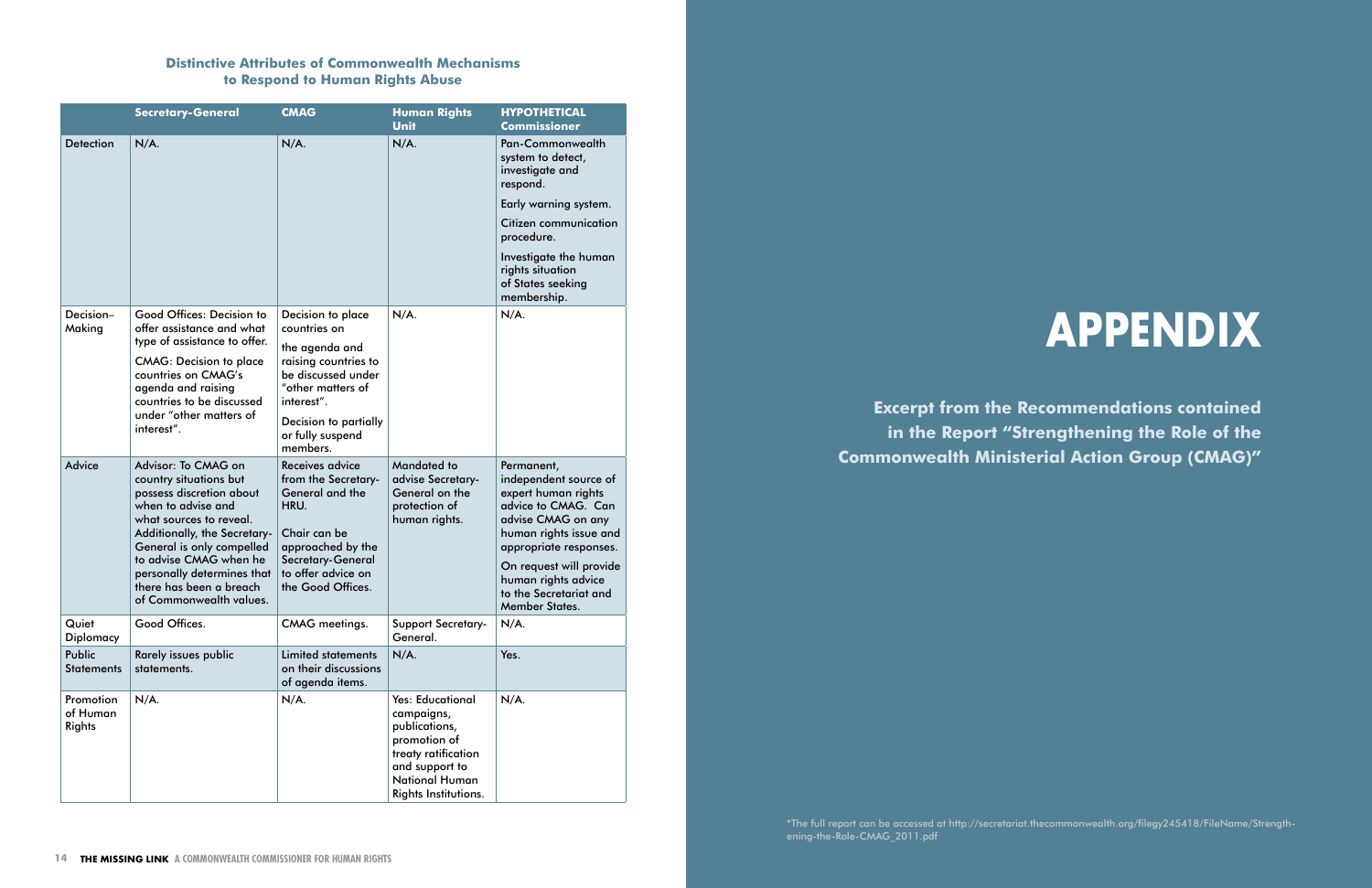- following circumstances:
	- o A national electoral process that is seriously flawed;
	-
	- by the member government concerned; and
	- legitimate role.

violation of fundamental political values continues, the Secretary-General would consult with the Chair of CMAG on the way forward.

vi. In reaching a judgment and advising CMAG, the Secretary-General could also reflect on the

The Secretary-General would have the discretion to allow a longer response period in such cases, where structural or other considerations in the relevant country in question would so warrant.

o The abrogation of the rule of law or undermining of the independence of the judiciary;

o The systematic violation of human rights of the population, or of any communities or groups,

o Significant restrictions on the media or civil society that prevent them from playing their

vii. If, following consultation and further attempts at engagement with the member government by the Secretary-General, with the encouragement and support of the Chair of CMAG, the response and progress remain inadequate, the Secretary-General shall brief CMAG on that country situation at its next regular meeting under the agenda item 'Other Matters of Interest'. This would allow CMAG ministers to consider the matter without it being reflected in their Concluding Statement, in the first instance. The member government concerned will be informed in advance of this course

viii.Since CMAG sets its own agenda, it will be free to discuss any matters raised by CMAG members

ix. If no regular CMAG meeting is scheduled to take place within a reasonable time frame to enable such an oral briefing to members, the Secretary-General shall communicate in writing to CMAG

x. If, after a further maximum of two months from CMAG being briefed on the situation, in the judgment of the Secretary-General and the chair of CMAG, all efforts at engagement have been exhausted and there continues to be no progress by the relevant member country in addressing the issues of concern, the situation shall be brought on to the formal agenda of CMAG for appropriate

- of action and invited to submit its views to CMAG;
- under 'Other Matters of Interest' or as formal agenda items;
- members;
- consideration;
- cited in scenario B below;
- members on the situation and allow appropriate consideration by members.

xi. In its consideration of a situation of concern, CMAG will use its discretion in making use of reliable evidentiary sources, both governmental and non-governmental. Any formal assessment of whether serious or persistent violations of fundamental Commonwealth values and principles have taken place will be made by ministers exercising their political judgement and taking into account the full range of evidence available to them. They will have full recourse to the range of measures

xii. In circumstances where the violation of Commonwealth values is, in the Secretary-General's opinion, particularly serious and requires an urgent response, or poses a significant imminent threat to citizens, or where there is an imperative for CMAG to act immediately to ensure it is in step with developments and international reactions, the Secretary-General, in consultation with the Chair of CMAG, should call an extraordinary meeting of CMAG as soon as possible to brief

#### **A. In the case of serious or persistent violations of Commonwealth fundamental political values that do not involve an unconstitutional overthrow of a democratically elected government.**

18. The current procedure for addressing serious or persistent violations of Commonwealth values, other than the unconstitutional overthrow of a democratically-elected government, should be revised as follows:

- i. The Secretary-General should, in the first instance, take cognisance of a situation of concern, be it a significant structural deficiency in a democratic institution or a serious or persistent violation of Commonwealth values, and raise it with the member state in question, affording it an opportunity to respond, and offering his/her Good Offices to redress the situation;
- ii. The Secretary-General's Good Offices engagement with the government concerned could include:
	- (a) the appointment of an envoy,
	- (b) the offer of advice and technical assistance in relevant areas to help redress the issues of concern, and
	- (c) consultation with relevant regional leaders, with regional and other international organisations, as well as other relevant Commonwealth bodies;
- iii. The Secretary-General will consult the Chair of CMAG on relevant country situations, as required, including where his/her Good Offices' engagements are active. The Secretary-General would, of course, also retain the ability to brief and consult the Commonwealth Chairperson-in-Office on matters under consideration and seek his/her intervention as appropriate;
- iv. In the spirit of the principles expressed in paragraphs 11 and 16, any member state may draw to the attention of the Secretary-General a situation of concern in a fellow member country that is perceived to be a significant violation of Commonwealth fundamental political values, offering supporting evidence;
- v. If the Secretary-General recognises that a situation is indeed a matter that may constitute a serious or persistent violation of Commonwealth values, he/she will undertake an assessment of the situation in question, using relevant evidentiary sources, and accordingly bring it to the attention of CMAG, also citing, subject to his/her discretion, the sources of information that have led him/her to conclude that it constitutes a 'serious or persistent violation';

In coming to this judgement, the Secretary-General will take into account such circumstances in the member state in question that include but are not limited to the following:

- o The unilateral abrogation of a democratic constitution or serious threats to constitutional rule;
- o The suspension or prevention of the lawful functioning of parliament or other key democratic institutions;
- o The postponement of national elections without constitutional or other reasonable justification;
- o The systematic denial of political space, such as through detention of political leaders or restriction of freedom of association, assembly or expression.

If, within a maximum of two months of an offer of engagement and of targeted assistance for institutional support and capacity building being made by the Secretary-General, the member government in question fails to respond appropriately and the perception of serious or persistent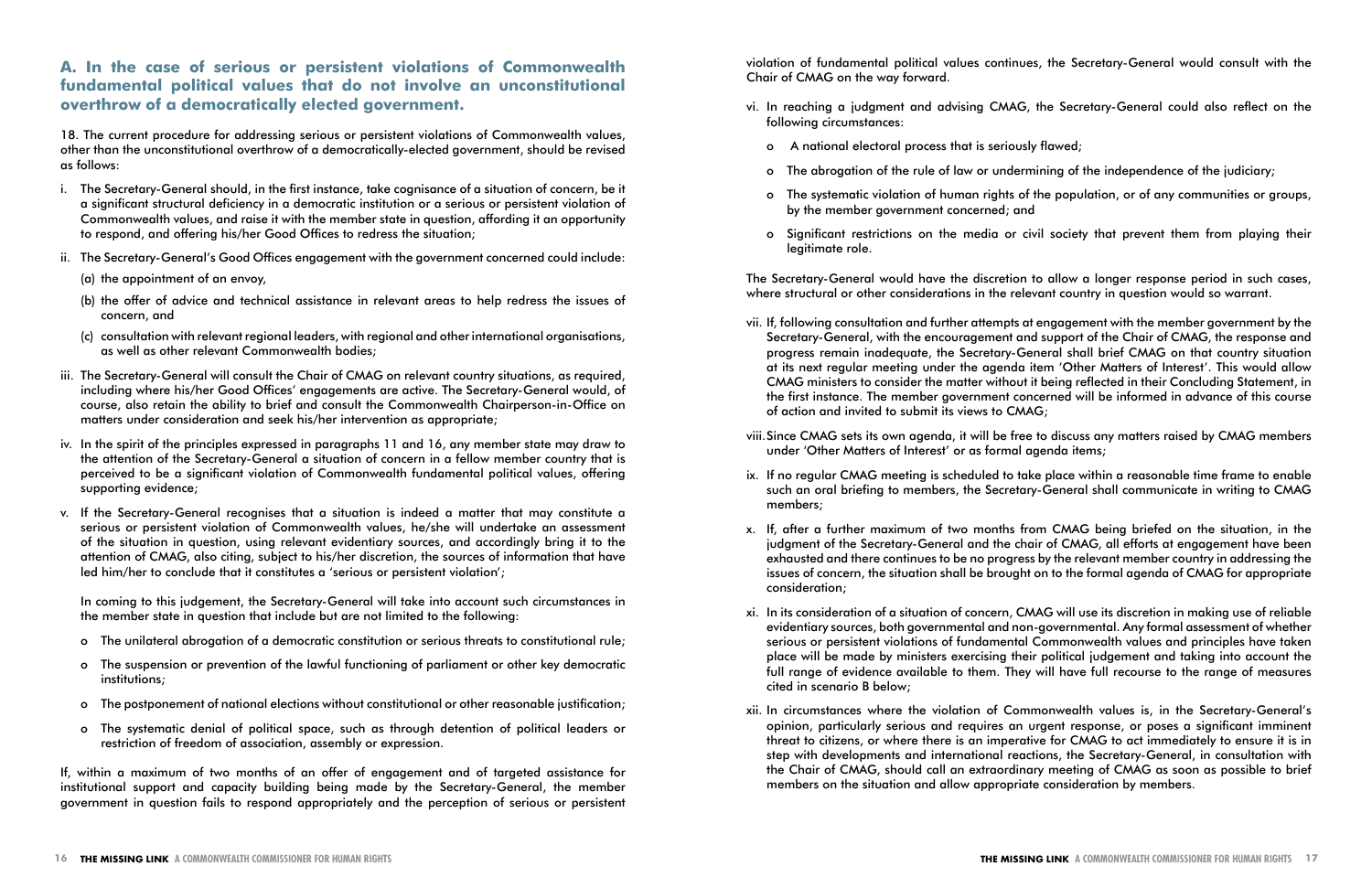#### **B. In the case of an unconstitutional overthrow of a democraticallyelected government**

19. Measures to address the unconstitutional overthrow of a democratically elected government are already set out in the Millbrook Action Programme. These should continue to guide CMAG, but should be refined as follows to take into account the working practice that has developed over time in response to such situations:

- i. Immediate public expression by the Secretary-General of the Commonwealth's collective disapproval of such a serious violation of its fundamental political values;
- ii. Early contact by the Secretary-General with the de facto government, followed by the offer of Good Offices and appropriate technical assistance to facilitate an early restoration of democracy;
- iii. Consultations with member countries as well as regional, Commonwealth and other international organisations, including encouragement of demarches by such parties where appropriate, to express disapproval, to offer help and to support early restoration of democracy;
- iv. CMAG to meet within four weeks of an unconstitutional overthrow and, pending restoration of democracy, to suspend the member country concerned from the Councils of the Commonwealth.
- v. CMAG to stipulate a timeframe of up to a maximum of two years for the concerned member country to hold credible elections;
- vi. Consideration of a CMAG ministerial delegation or emissary to the country if such a mission is deemed desirable, taking into account other international initiatives in play;
- vii. If acceptable progress is not made by the government concerned within the timeframe set out in v above, CMAG will fully suspend the country from membership of the Commonwealth. Full suspension would entail, in addition to the measures set out in iv above: the removal of all emblematic representation of the country concerned from the Commonwealth Secretariat, at Commonwealth meetings and all other official Commonwealth events; and the exclusion of the country from all pan-Commonwealth events including sports and cultural activities;
- viii.All Commonwealth organisations would be expected to act in conformity with the letter and spirit of decisions by CMAG, as already called for in the 2009 Affirmation;
- ix. Consideration by all member states of appropriate further bilateral and multilateral measures. These could include limitation of government-to-government contacts, people-to-people measures, and trade restrictions;
- x. In circumstances of continuing serious breaches of the Commonwealth's fundamental political values following full suspension, CMAG may consider recommending to Heads of Government that the member country concerned be expelled from the Commonwealth;
- xi. CMAG will continue its engagement with those members who have been suspended or expelled, with a view to redressing the situation and facilitating the reinstatement of the countries concerned.

## **ENDNOTES**

1 The Commonwealth, *Our Charter*: http://thecommonwealth.org/our-charter as on 26 September

2 The Commonwealth (1991), *The Harare Commonwealth Declaration:* http://thecommonwealth. org/sites/default/files/history-items/documents/Harare%20Commonwealth%20Declaration%20

4 The Commonwealth, *About Us*: http://thecommonwealth.org/about-us as on 24 September 2013. 5 Eminent Persons Group (2011), "A Commonwealth for the people: Time for urgent action"*,*  p. 17: http://www.sirronaldsanders.com/Docs/EPG%20Report%20FINALprintedVersion.pdf as on 24 September 2013; Commonwealth Human Rights Initiative, *Put Our World to Rights: Towards a Commonwealth Human Rights Policy* (1991), pp. 23-24; Commonwealth Human Rights Initiative,

6 BBC, World Debate, http://www.bbc.co.uk/iplayer/episode/p0059xg8/The\_World\_Debate\_Chogm\_1/. 7 A Royal Commonwealth Society (2009), "Common What? Emerging Findings of the Commonwealth Conversation"*,* p. 34: http://www.thercs.org/society/Filestore/PDFDownloads/Common\_what\_

- 2013.
- 1991.pdf.
- 3 Ibid., p. 2.
- 
- *Act Right Now* (1993), p. 31.
- 
- FINAL SMALL.pdf as on 24 September 2013.
- Democracy%20TEXT%20ONLY.pdf as on 24 September 2013.
- 
- 10 Eminent Persons Group (2011), "A Commonwealth for the people. Time for urgent action"*,*  24 September 2013.
- 11 Ibid., p. 152.
- 12 Ibid., p. 142.
- 13 Ibid., pp. 36-40.
- 14 Ibid., p. 40.
- 15 See *http://www.canada.embassy.gov.au/otwa/charter.html.*
- group-cmag-london-16-april-2012.
- 

8 Kwadwo Afar-Gyan, Asma Jahangir, Tim Sheey (2009), "Democracy in the Commonwealth. A report on democracy in the Commonwealth eighteen years after the adoption of the Harare Declaration"*,* Commonwealth Policy Studies Unit, p. 2: http://eris.org.uk/images/userfiles/File/

9 The Eminent Persons Group was established by Commonwealth Heads of Government at their summit in November 2009. "The Commonwealth, Commonwealth Heads of Government establish the Eminent Persons Group": http://thecommonwealth.org/history-of-the-commonwealth/ commonwealth-heads-government-establish-eminent-persons-group as on 24 September 2013.

p. 17: http://www.sirronaldsanders.com/Docs/EPG%20Report%20FINALprintedVersion.pdf as on

16 See "Concluding Statement", Commonwealth Ministerial Action Group (CMAG), London, 16 April 2012: http://thecommonwealth.org/media/press-release/commonwealth-ministerial-action-

17 Government Response to the House of Commons Foreign Affairs Committee Report HC114 of Session 2012-13: The Role and Future of the Commonwealth, Presented to Parliament by the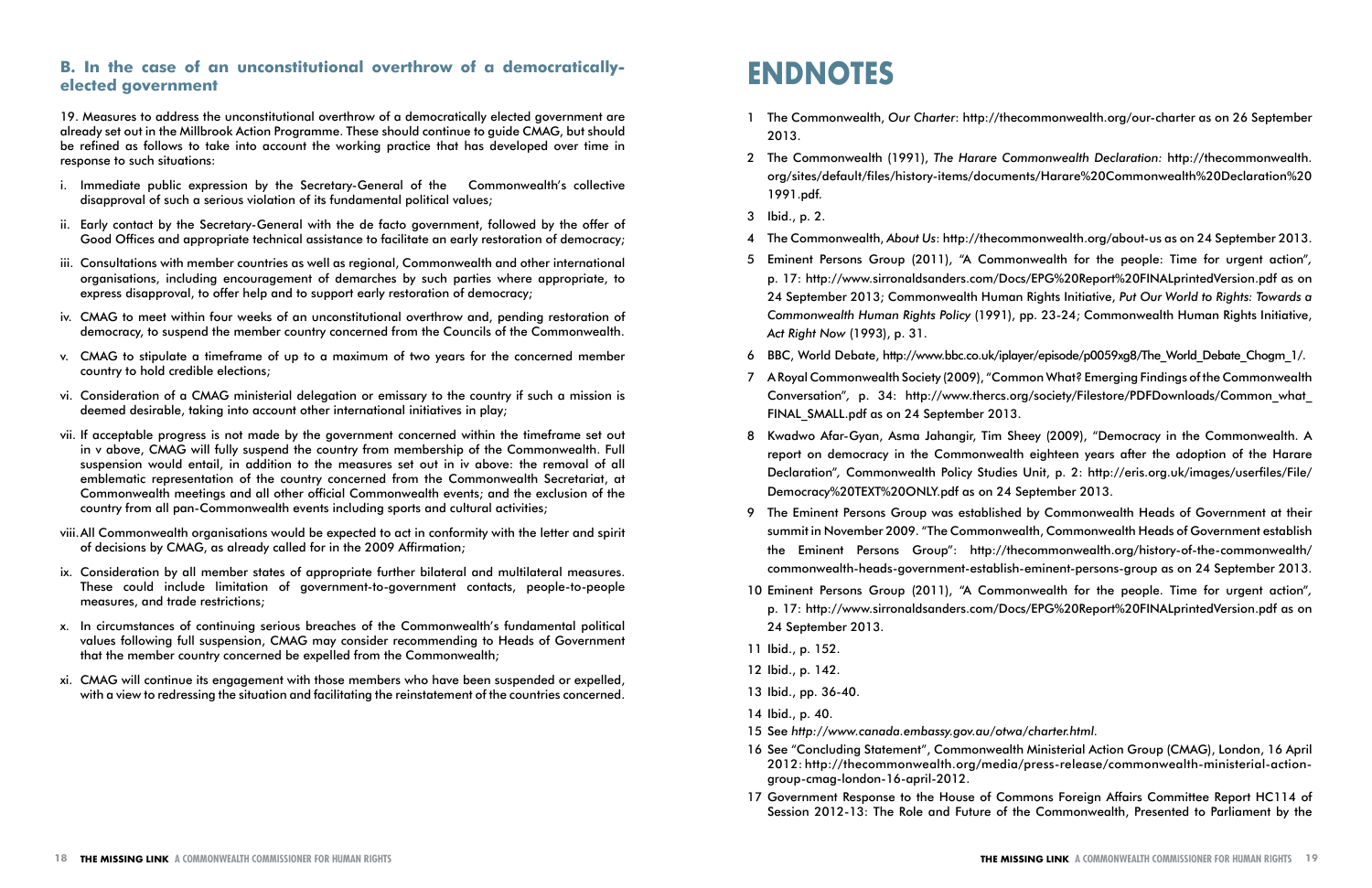Secretary of State for Foreign and Commonwealth Affairs by Command of Her Majesty, January 2013: https://www.gov.uk/government/uploads/system/uploads/attachment\_data/file/68683/ Cm\_8521.pdf.

- 18 Commonwealth Heads of Government (2009), *Affirmation of Commonwealth Values and Principles*: Port of Spain: http://www.thecommonwealth.org/document/181889/ 34293/35144/216908/ commonwealth values and principles.htm as on 11 July 2011.
- 19 Commonwealth High Level Review Group, "Report by the Commonwealth High Level Review Group to Commonwealth Heads of Government" (Coolum, Australia, 2002), as adopted by Heads of Government at their meeting in Coolum on 3 March 2002, para 21; "Strengthening the Role of the Commonwealth Ministerial Action Group (CMAG)", Report of CMAG as adopted by Heads of Government at their meeting in Perth, 2011, pp. 7-15.
- 20 "Strengthening the Role of the Commonwealth Ministerial Action Group (CMAG)", Report of CMAG as adopted by Heads of Government at their meeting in Perth, 2011, pp. 7-16.
- 21 Please see the Appendix.
- 22 Commonwealth Secretariat (2012), "Commonwealth Ministerial Action Group Concluding Statement": London, p. 1: http://www.europarl.europa.eu/meetdocs/2009\_2014/documents/ dsas/dv/cmag\_st\_16apr/cmag\_st\_16april.pdf as on 24 September 2013.
- 23 The Commonwealth, *Our Charter,* p. 3: http://thecommonwealth.org/our-charter as on 26 September 2013; "Strengthening the Role of the Commonwealth Ministerial Action Group (CMAG)", Report of CMAG as adopted by Heads of Government at their meeting in Perth, 2011, pp. v, 26.
- 24 "Strengthening the Role of the Commonwealth Ministerial Action Group (CMAG)", Report of CMAG as adopted by Heads of Government at their meeting in Perth, 2011, pp. 5, 7, 23.
- 25 Rauto, M. (2009), "Fiji on top of CMAG's agenda"*, The Fiji Times* ONLINE, 29 February: http:// www.fijitimes.com/story.aspx?id=115383 as on 25 September 2013; (2012) "Waheed to attend CMAG meeting in New York"*,* 21 September: http://zeenews.india.com/news/world/waheed-toattend-cmag-meeting-in-new-york\_800995.html as on 25 September 2013.
- 26 "Sri Lanka not on CMAG agenda", *Business Standard* (2013), 26 March: http://www.businessstandard.com/article/pti-stories/sri-lanka-not-on-cmag-agenda-113032600444\_1.html as on 25 September 2013.
- 27 CIVICUS (2013), "Appalling Crackdown on Freedoms in Uganda continues", 29 August: https://civicus.org/media-centre-129/press-releases/1844-appalling-crackdown-on-freedoms-inuganda-continues as on 25 September 2013.
- 28 Lee, R. (2013), "African Union Criticises Swazi Elections", *All Africa*, 23 September: http://allafrica. com/stories/201309231019.html as on 25 September 2013.
- 29 Greenfield, D. (2013), "Muslim Gambian President Warns: No Mercy for Homosexuals", *Frontpage Mage*, 14 April: http://frontpagemag.com/2013/dgreenfield/muslim-gambian-president-warnsno-mercy-for-homosexuals/ as on 25 September 2013.
- 30 "Commonwealth, heal thyself" (2011), *The Economist*, 25 October: http://www.economist.com/ blogs/banyan/2011/10/australia-and-human-rights as on 25 September 2013.

40 The Commonwealth Secretary-General (2003), *Development and Democracy*, pp. 14-5: http://secretariat.thecommonwealth.org/shared\_asp\_files/uploadedfiles/%7BCA808C53-C9F5-

31 (2013) Sri Lanka heading in "authoritarian direction", says UN human rights chief: *UN News Centre* 31 August: http://www.un.org/apps/news/story.asp?NewsID=45743#.UleAayQ67EI as

32 The Commonwealth (1995), *Millbrook Commonwealth Action Programme on the Harare Declaration*, p. 1: http://web.archive.org/web/20080908122722/http://www.thecommonwealth.org/shared\_ asp\_files/uploadedfiles/%7B65E0B6B1-A26B-4280-887F-D6F1310C7D78%7D\_millbrook.pdf as

33 Duxbury, A (1997), "Rejuvenating the Commonwealth: the Human Rights Remedy", 46 *International* 

34 Commonwealth Heads of Government (1991), *Final Communiqué*: Harare: http://www. thecommonwealth.org/document/181889/34293/35468/35773/harare.htm as on 11 July 2011.

35 Commonwealth Eminent Persons Group, *A Commonwealth of the People: Time for Urgent Reform*

36 Borger, J. (2010), "Commonwealth has abandoned human rights commitment - leaked memo", *The Guardian*, 8 October: http://www.theguardian.com/law/2010/oct/08/commonwealth-

37 Sharma, K. (2010), "Response: The Commonwealth hasn't reneged on its commitment to human rights"*, The Guardian*, 26 October: http://www.theguardian.com/commentisfree/2010/oct/26/

39 Commonwealth Advisory Bureau (2012), "Forging Commonwealth Consensus: The Buck Stops with the Secretary-General", p. 5; quoting the Commonwealth Eminent Persons Group (2011), *A Commonwealth of the People: Time for Urgent Reform*, p. 54: http://sas-space.sas.ac.uk/4840/1/

- on 11 October 2013.
- on 24 September 2013.
- *and Comparative Law Quarterly* 344, p. 355.
- 
- (2011).
- human-rights-leaked-document as on 25 September 2013.
- commonwealth-committed-human-rights as on 25 September 2013.
- 38 Ibid., p. 54.
- Opinion piece 09 12.pdf as on 26 September 2013.
- 455F-B562-AABDB5C41CA7%7D\_finalreport\_2003.pdf as on 26 September 2013.
- on 11 October 2013.
- idUSBRE90209D20130103 as on 27 September 2013.
- 43 The Commonwealth (2009) *Commonwealth (Latimer House) Principles,* p. 11: PDF as on 27 September 2013.
- 
- pdf as on 27 September 2013.

41 (2013) Sri Lanka heading in "authoritarian direction", says UN human rights chief: *UN News Centre* 31 August: http://www.un.org/apps/news/story.asp?NewsID=45743#.UleAayQ67EI as

42 Sirilal, R. & Aneez, S. (2013), "Sri Lankan chief justice impeachment illegal: Supreme Court", 3 January: http://www.reuters.com/article/2013/01/03/us-srilanka-impeachment-

http://attorneygeneral.gov.mu/English//DOCUMENTS/LATIMER%20HOUSE%20GUIDELINES.

44 "Strengthening the Role of the Commonwealth Ministerial Action Group (CMAG)", Report of CMAG as adopted by Heads of Government at their meeting in Perth, 2011, pp. ix, 11.

45 Commonwealth Heads of Government Meeting (2011) *CHOGM 2011 Communique,* 30 October, p. 13: http://www.chogm2011.org/sites/default/files/documents/COMMUNIQUE\_CHOGM2011.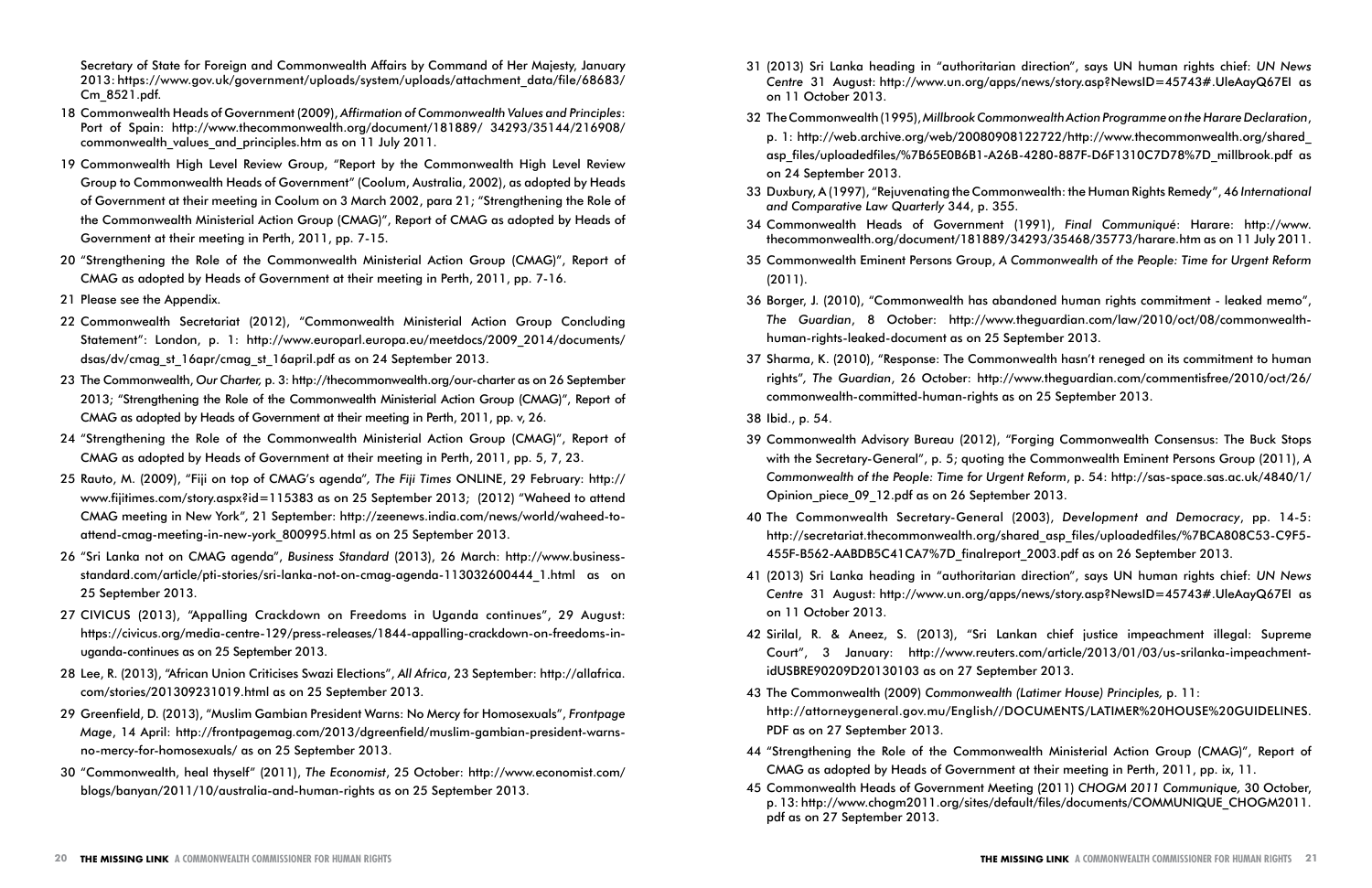- 46 Asian Human Rights Commission (n.d.) "Sri Lanka: Foreign Ministers urged to make Commonwealth meeting in Sri Lanka conditional on significant progress concerning human rights*"*: http://www. humanrights.asia/news/alrc-news/ALRC-OLT-002-2011 as on 27 September 2013.
- 47 United Nations (2011) "Report of the Secretary-General's Panel of Experts on Accountability in Sri Lanka", p. 2: http://www.un.org/News/dh/infocus/Sri Lanka/POE Report Executive Summary. pdf as on 27 September 2013.
- 48 House of Commons Foreign Affairs Committee, "The role and future of the Commonwealth", Fourth Report of Session 2012–13, p. 21.
- 49 Amanda Hodge, "The Australian": http://www.theaustralian.com.au/national-affairs/policy/ tamils-applaud-chogm-boycott/story-fn59nm2j-1226735718356.
- 50 Keerthisinghe, L. (2013) "CHOGM for dramatic change"*,* Daily News, 23 September: http://www. dailynews.lk/features/chogm-dramatic-change as on 26 September 2013.
- 51 (2013) Sharma, CMAG and the Shirani Bandaranayake Impeachment: *Colombo Telegraph* 25 September: https://www.colombotelegraph.com/index.php/sharma-cmag-and-the-shiranibandaranayake-impeachment/ as on 11 October 2011.
- 52 Eminent Persons Group (2011), "A Commonwealth for the people. Time for urgent action*",* pp. 32-4: http://www.sirronaldsanders.com/Docs/EPG%20Report%20FINALprintedVersion.pdf as on 24 September 2013.
- 53 For further details, see "Negotiating with Apartheid: the Mission of the Commonwealth Eminent Persons Group 1986", by Stuart Mole in *The Round Table: The Commonwealth Journal of International Affairs* Volume 101, Issue 03, June 2012.
- 54 *Report of the Commonwealth Secretary-General*: *Development and Democracy* (2003).
- 55 UK Parliament (2012): "The role and future of the Commonwealth"*,* 23 January: http://www. publications.parliament.uk/pa/cm201012/cmselect/cmfaff/writev/commonwealth/com08.htm as on 26 September 2013; CHRI (2011), *The Commonwealth Human Rights Initiative and the Royal Commonwealth Society urge for reform, rights,* 27 October: http://www.humanrightsinitiative.org/ pressrelease/CHOGM.pdf as on 26 September 2013.
- 56 (2011) "India against new rights group at Commonwealth": *Tehelka*, 27 October: http://archive. tehelka.com/story\_main50.asp?filename=Ws271011HUMAN.asp as on 11 October 2013.
- 57 Nicholas Watt, "Commonwealth leaders under fire for refusing to publish human rights report", *The Guardian,* 29 October 2011: http://www.guardian.co.uk/world/2011/oct/29/commonwealthmeeting-human-rights-disgrace.
- 58 Jonathan Manthorpe, "Commonwealth leaders tiptoe past human rights", *Vancouver Sun*, 1 November 2011: http://www2.canada.com/vancouversun/columnists/story.html?id=6df1228b-34bf-4e96-bb7c-246212be1063.
- 59 Office of the United Nations High Commissioner for Human Rights, "Frequently Asked Questions On A Human Rights-Based Approach To Development Cooperation", 2006, pp. 15-18: http://www.ohchr.org/Documents/Publications/FAQen.pdf.
- 60 "Sharma Preventing Navi From Addressing CMAG", 2013: https://www.colombotelegraph.com/ index.php/sharma-preventing-navi-from-addressing-cmag/.
- 24 September 2013.
- September 2013.
- 63 See http://www.dfat.gov.au/intorgs/commonwealth/.
- Commonwealth.html.
- 65 Ibid.
- 66 *Supra Note* 24.
- *South African Journal on Human Rights* (2003), Vol. 19, p. 656.
- hrrpt/2012/frontmatter/204084.htm as on 11 October 2011.
- 69 Ibid.
- 70 Ibid.
- 71 Ibid.
- 72 Ibid.
- 73 Ibid.
- 74 Ibid.
- anarchy/.
- index.php/sharma-preventing-navi-from-addressing-cmag/.
- documents/120131.pdf.
- lanka n 4071334.html as on 11 October 2013.
- 

61 Eminent Persons Group (2011): "A Commonwealth for the people. Time for urgent action"*,*  p. 34: http://www.sirronaldsanders.com/Docs/EPG%20Report%20FINALprintedVersion.pdf as on

62 Eminent Persons Group (2011), *A Commonwealth for the people. Time for urgent action,* p. 32: http://www.sirronaldsanders.com/Docs/EPG%20Report%20FINALprintedVersion.pdf as on 24

64 "Gambia to Leave the Commonwealth", *The Telegraph*, October 2013: http://www.telegraph. co.uk/news/worldnews/africaandindianocean/gambia/10351767/Gambia-to-leave-the-

67 Alison Duxbury, "Reviewing the Commonwealth's Rights Record: From Recognition to Realisation",

68 United States Government, Department of State, Bureau of Human Rights, Democracy and Labor (2012), "2012 Country Reports on Human Rights Practices": http://www.state.gov/j/drl/rls/

75 "Expose: Full Text Of Sharma's Buried Report: Impeachment Violated C'wealth Principles, Sowed Seeds Of Anarchy", *Colombo Telegraph*: https://www.colombotelegraph.com/index.php/exposefull-text-of-sharmas-buried-report-impeachment-violated-cwealth-principles-sowed-seeds-of-

76 "Sharma Preventing Navi From Addressing CMAG", 2013: https://www.colombotelegraph.com/

77 Commonwealth Ministerial Action Group (2011), "Strengthening the Role of the Commonwealth Ministerial Action Group (CMAG)": http://thecommonwealth.org/sites/default/files/news-items/

78 (2013) Harper, "Commonwealth Boycott Slammed By Sri Lanka's Foreign Minister", *Huffington Post*, 9 October: http://www.huffingtonpost.ca/2013/10/09/harper-commonwealth-boycott-sri-

79 Dhananjayan Sriskandarajah, Director of CIVICUS (2013), "This could be the beginning of the end for the Commonwealth", *The Guardian*, 3 October 2013: http://www.theguardian.com/ commentisfree/2013/oct/03/end-for-commonwealth-gambia-timid-club as on 11 October 2013.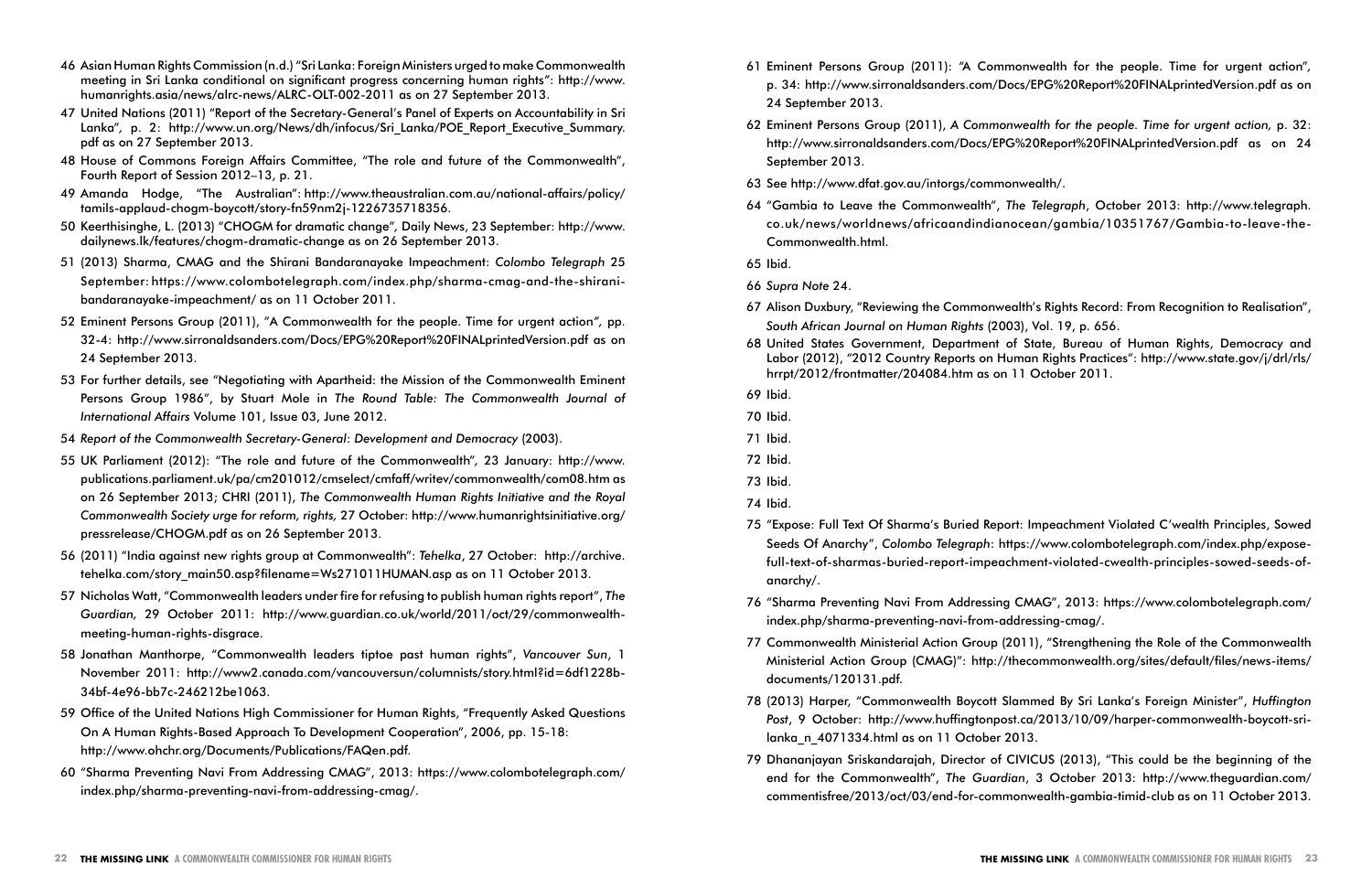#### **Articles, Books, Briefings, Communiqués, Factsheets, Memoranda, Reports, Speeches**

Alston, P. (2011), "Hobbling the Monitors: Should U.N. Human Rights Monitors be Accountable?" 52 *Harvard International Law Journal*, 563.

Amnesty International (2012), "Amnesty International World Report 2012 – The State of the World's Human Rights": http://files.amnesty.org/air12/air 2012 full en.pdf as of 10 October 2013.

Amnesty International (2012), "The Gambia: Conditional moratorium on executions is not enough": http://www.amnesty.org/en/news/gambia-death-penalty-moratorium-must-leadabolition-2012-09-17 as on 10 October 2013.

Banerji, A. (2008), "A Commonwealth of Nations: A Force for Democracy in the 21st Century", *The Round Table* 97(399).

Australian Human Rights Commission (2012), "Human rights issues raised by the transfer of asylum seekers to third countries": http://humanrights.gov.au/human rights/immigration/transfer third countries.html as on 11 October 2013.

Bourne, R. (2004), *A Strengthened Human Rights Mechanism for the Commonwealth*.

CIVICUS (2013), "Appalling Crackdown on Freedoms in Uganda continues": https://civicus.org/ media-centre-129/press-releases/1844-appalling-crackdown-on-freedoms-in-uganda-continues as on 11 October 2013.

Commonwealth Advisory Bureau (2012), *100 Days of the Commonwealth Eminent Persons Group Reform Agenda – Progress and Priorities*.

Commonwealth Advisory Bureau, Cooper, D., Seddon, D. and Sheehy, T. (2011), *Review of the Commonwealth Ministerial Action Group: On the Side of the People?*, p. 6.

Commonwealth Advisory Branch (2012), *Commonwealth Commission for Democracy, the Rule of Law and Human Rights: Memorandum on Options*.

Commonwealth Advisory Bureau (2012), *Forging Commonwealth Consensus: The Buck Stops with the Secretary-General*.

Commonwealth Eminent Persons Group (2011), *A Commonwealth of the People: Time for Urgent Reform.*

Commonwealth Eminent Persons Group (2010), *Responses to Public Consultation from Commonwealth Civil Society*.

Commonwealth Eminent Persons Group (2010), *Responses to Public Consultation from Distinguished Commonwealth Commentators*.

Commonwealth Eminent Persons Group (2010), *Responses to Public Consultation from Members of the General Public*.

Commonwealth Eminent Persons Group (2010), *Responses to Public Consultation from the* 

# **Bibliography**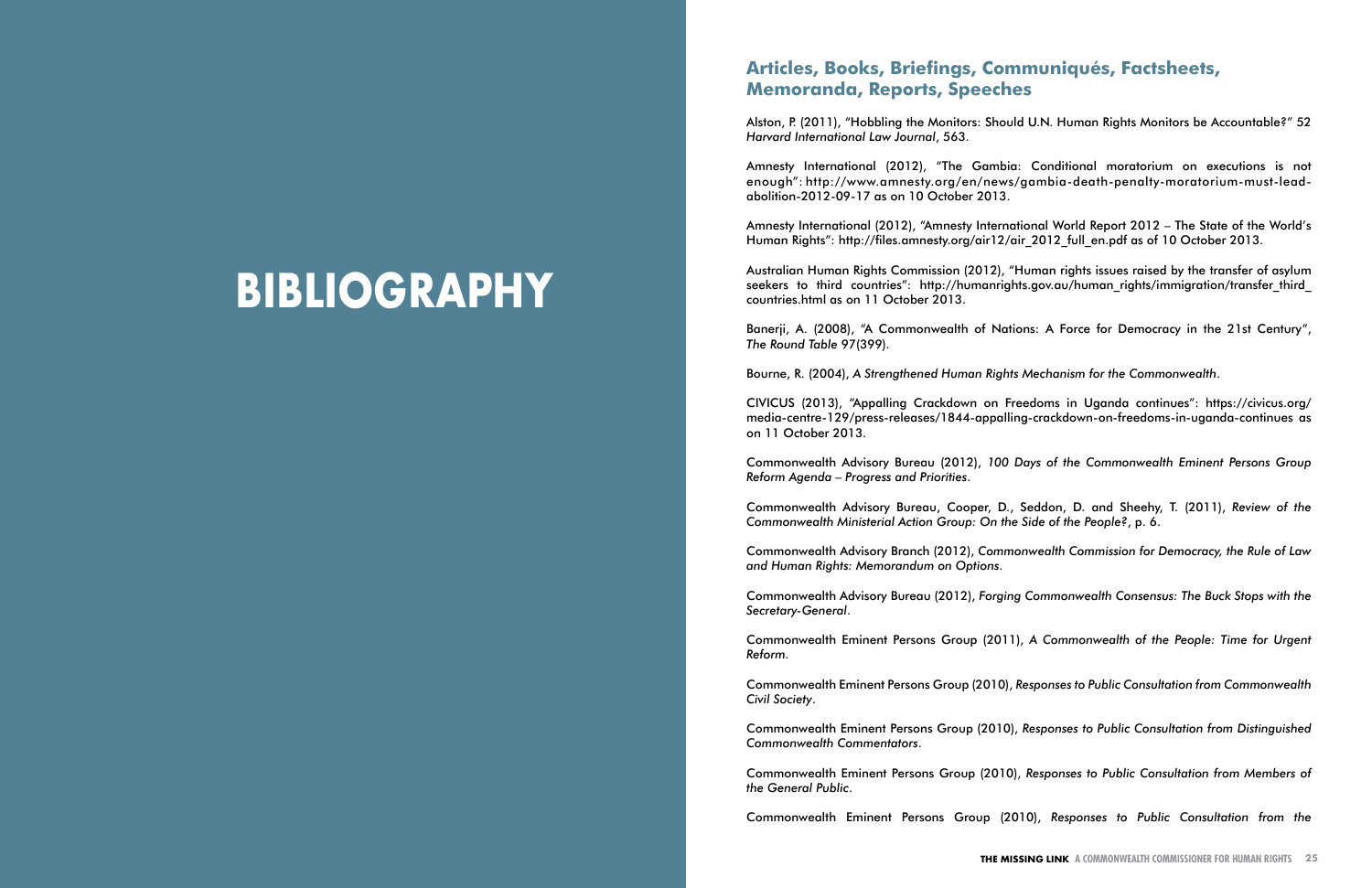*Commonwealth Youth Programme Youth Caucus*.

Commonwealth Heads of Government Meeting (1995), The Auckland Communiqué.

Commonwealth Heads of Government (2002), The Coolum Communiqué.

Commonwealth High Level Review Group (2002), "Report by the Commonwealth High Level Review Group to Commonwealth Heads of Government" (Coolum, Australia).

Commonwealth Human Rights Initiative (2011), *A Partnership for Human Rights: Civil Society and National Human Rights Institutions*: http://www.humanrightsinitiative.org/programs/CHOGM/ CHRI%202011%20CHOGM%20Report.pdf as on 10 October 2013.

Commonwealth Human Rights Initiative (2010), *Submission to the Commonwealth Ministerial Action Group Meeting* September: http://www.humanrightsinitiative.org/chogm/info/CHRI%20 Submission%20to%20CMAG\_September%202010.pdf as on 10 October 2013.

Commonwealth Human Rights Initiative (2011), *The Commonwealth Human Rights Initiative and the Royal Commonwealth Society urge for reform rights*: http://www.humanrightsinitiative.org/ pressrelease/CHOGM.pdf as on 11 October 2013.

Commonwealth Human Rights Initiative (1991), *Put Our World to Rights: Towards a Commonwealth Human Rights Policy*.

Commonwealth Human Rights Initiative (1999), *Rights Must Come First*.

Commonwealth Human Rights Unit (1989), *The Work of the Commonwealth Secretariat's Human Rights Unit*.

Commonwealth Ministerial Action Group (2001), Concluding Statement of the 15th Meeting.

Commonwealth Ministerial Action Group (2001), Concluding Statement of the 17th Meeting.

Commonwealth Ministerial Action Group (2005), Concluding Statement of the 26th Meeting.

Commonwealth Ministerial Action Group (2006), Concluding Statement of the 27th Meeting.

Commonwealth Ministerial Action Group (2011), "Strengthening the Role of the Commonwealth Ministerial Action Group (CMAG)": http://thecommonwealth.org/sites/default/files/news-items/ documents/120131.pdf as on 11 October 2013.

Commonwealth Ministerial Action Group (2012), Concluding Statement of the 37th Meeting: http://www.europarl.europa.eu/meetdocs/2009\_2014/documents/dsas/dv/cmag\_st\_16apr/cmag st\_16april.pdf as on 11 October 2013.

Commonwealth Policy Studies Unit, Kwadwo Afar-Gyan, Asma Jahangir and Sheey Tim (2009), "Democracy in the Commonwealth: A report on democracy in the Commonwealth eighteen years after the adoption of the Harare Declaration": http://eris.org.uk/images/userfiles/File/Democracy%20 TEXT%20ONLY.pdf as on 11 October 2013.

Commonwealth Secretariat, "Briefing Note – Rule of Law": http://secretariat.thecommonwealth. org/files/216532/FileName/ComSec%20Briefing%20-%20Rule%20of%20Law.pdf as on 10 October 2013.

Commonwealth Secretariat (2012), "Commonwealth seriously concerned about Gambian executions": http://www.thecommonwealth.org/news/249408/280812gambiastatement.htm as on 10 October 2013.

Commonwealth Secretariat, "Framework for Commonwealth Principles on Promoting Good Governance and Combating Corruption*"*: http://secretariat.thecommonwealth.org/shared\_asp\_files/ uploadedfiles/%7BC628DA6C-4D83-4C5B-B6E8-FBA05F1188C6%7D\_framework1.pdf as of 10 October 2013.

Commonwealth Secretariat, Festus Mogae, H. (2011), "Nigerian Elections Interim Statement": http://thecommonwealth.org/media/news/nigeria-national-assembly-and-presidential-elections-2011-interim-statement as on 10 October 2013.

Commonwealth Secretariat, Menefee, T. and Bray, M. (2010), "Education in the Commonwealth Towards and Beyond the International Agreed Goals": http://www.educationinthecommonwealth. com/ as on 10 October 2013.

Commonwealth Secretariat (2010), Sharma, K., *"*Of Declarations and Deeds": http://secretariat. thecommonwealth.org/document/231259/the commonwealth hasn t reneged on its commitment.htm as on 10 October 2013.

Commonwealth Secretariat (2013), "Chair and Secretary-General Addresses Media After CMAG Meeting": http://secretariat.thecommonwealth.org/news/190945/190842/246306/254560/26041 3srilanka.htm as on 10 October 2013.

Commonwealth Secretariat (2012), "Electoral network meeting ends with renewed commitment": http://thecommonwealth.org/media/news/electoral-network-meeting-ends-renewed-commitment as on 10 October 2013.

Commonwealth Secretariat (2003), "Report of the Commonwealth Secretary-General: Development and Democracy".

Commonwealth Secretariat (2009), "Report of the Commonwealth Secretary-General: Equity, Sustainability, Partnership".

Commonwealth Secretariat (2005), "Report of the Commonwealth Secretary-General: Networking for Progress and Prosperity".

Commonwealth Secretariat (2007), "Report of the Commonwealth Secretary-General: Transforming Societies, Changing Lives".

Department of Immigration and Citizenship (2012), "Immigration Detention Statistics Summary": http://www.immi.gov.au/managing-australias-borders/detention/\_pdf/immigration-detentionstatistics-20121031.pdf as on 11 October 2013.

Durban Communiqué, 1999 (Commonwealth).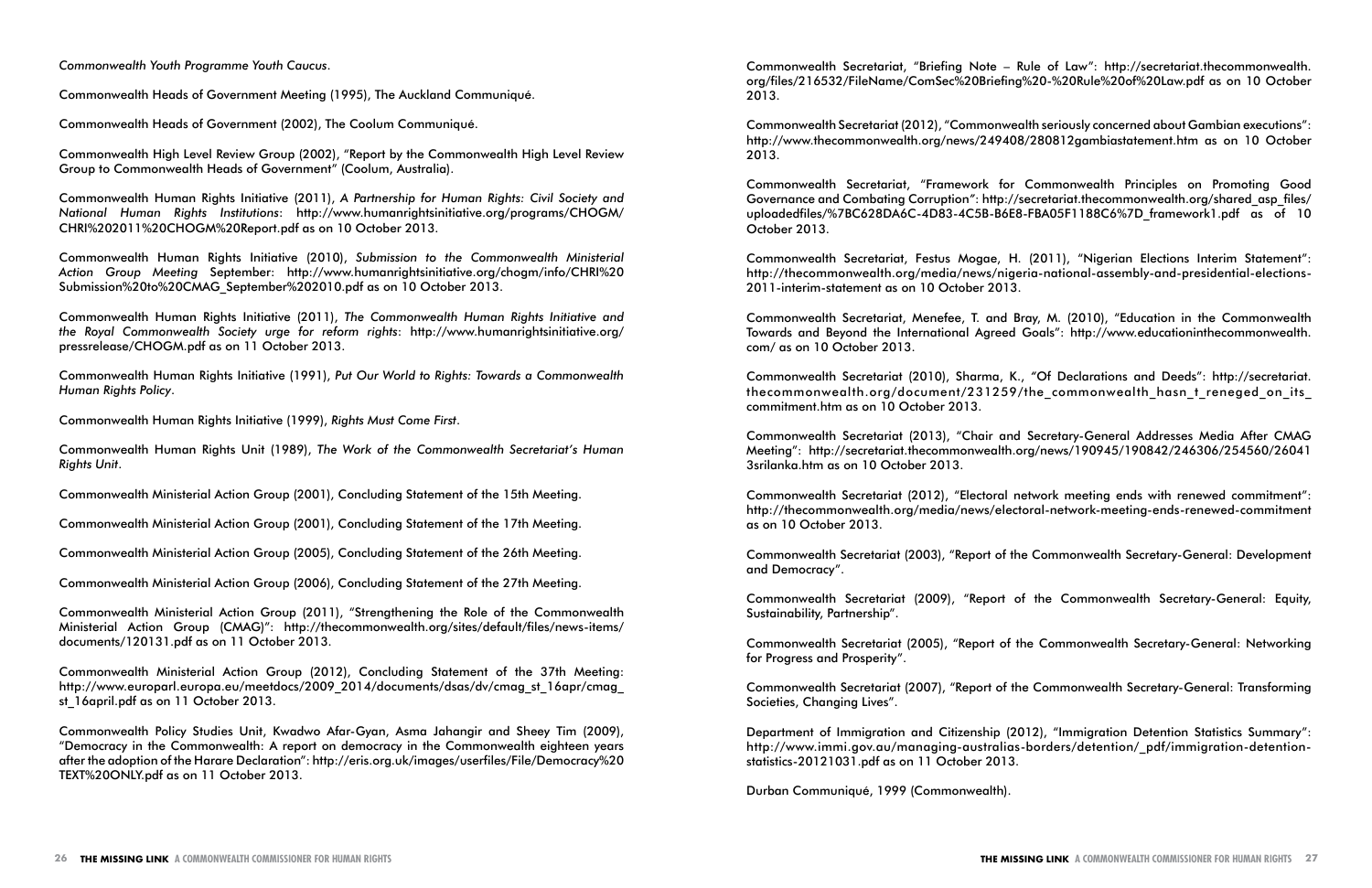Duxbury, A. (1997), "Rejuvenating the Commonwealth – the Human Rights Remedy"*, International and Comparative Law Quarterly*, 356.

Duxbury, A. (2003), "Reviewing the Commonwealth's Rights Record: From Recognition to Realisation", *South African Journal on Human Rights*, Vol. 19, 645.

Duxbury, A. (2006), "The Commonwealth Secretariat and the Implementation of Human Rights" 95 *The Round Table*, 425.

Gutter, J. (2007), "Special Procedures and the Human Rights Council", 7(1) *Human Rights Law Review*, 93.

Human Rights Watch (2003), "Double Standards on Human Rights?"*:* http://www.hrw.org/ news/2003/12/08/double-standards-human-rights as on 10 October 2013.

Human Rights Watch (2012), "World Report 2012: India": http://www.hrw.org/world-report-2012/ world-report-2012-india as on 11 October 2013.

Human Rights Watch (2012), "World Report 2012: Malaysia": http://www.hrw.org/world-report-2012/ world-report-2012-malaysia as on 10 October 2013.

Human Rights Watch (2012), "World Report 2012: Nigeria": http://www.hrw.org/world-report-2012/ world-report-2012-nigeria as on 10 October 2013.

Human Rights Watch (2012), "World Report 2012: Papua New Guinea": http://www.hrw.org/worldreport-2012/world-report-2012-papua-new-guinea as on 11 October 2013.

Human Rights Watch (2012), "World Report 2012: Singapore": http://www.hrw.org/worldreport-2012/world-report-2012-singapore as on 10 October 2013.

Human Rights Watch (2012), "World Report 2012: Sri Lanka": http://www.hrw.org/world-report-2012/ world-report-2012-sri-lanka as on 10 October 2013.

International Civil Service Commission (2012), "United Nations Common System of Salaries, Allowances and Benefits": http://icsc.un.org/resources/pdfs/sal/sabeng12.pdf as on 11 October 2013.

International Food Policy Research Institute (2012), *"*Global Hunger Index": http://www.ifpri.org/ ghi/2012 as on 11 October 2013.

Khemani, M. (2008), "Combating corruption in the Commonwealth", *Commonwealth Quarterly*: http://www.thecommonwealth.org/EZInformation/176102/060308combating/ as on 10 October 2013.

Kirby, M. (2003), "Judicial Accountability in Australia", 6 *Legal Ethics*, 41.

Kirby, M. (2011), "The Commonwealth of Nations Today: Historical Anachronism or Focus for Universal Values", *Commonwealth Law Bulletin*, 59.

McKinnon, D. (2007), "The Modern Commonwealth – Challenges in the 21st Century", Speech delivered at the London School of Economics, 12 November 2007.

Meeting of Commonwealth Law Ministers (1977), "Establishment of a Commonwealth Human Rights Commission: Memorandum by the Government of The Gambia".

Mental Health Council of Australia (2011), "Fact Sheet – Mental Health Care for Refugees and Asylum Seekers in Immigration Detention": http://www.mhca.org.au/index.php/component/rsfiles/ download?path=Publications/Fact%20Sheet.%20Mental%20Healthcare%20for%20Refugees%20 and%20Asylum%20Seekers%20in%20Immigration%20Detention%20Centres..pdf as on 11 October 2013.

Mole, S. (2012), "Negotiating with Apartheid: the Mission of the Commonwealth Eminent Persons Group 1986", 101(3) The Round Table: *The Commonwealth Journal of International Affairs* Vol. 101.

Naples-Mitchell, J. (2011), "Perspectives of UN Special Rapporteurs on their Role: Inherent Tensions and Unique Contributions to Human Rights", 15(2) *The International Journal of Human Rights*, 232.

Office of the Prime Minister of Malaysia, "The Way Forward – Vision 2020": http://www.pmo.gov. my/?menu=page&page=1904 as of 10 October 2013.

Report of the Commonwealth Working Party on Human Rights (1980).

Royal Commonwealth Society, Bennett, J., Sriskandarajah, D. and Ware, Z., "Common What? Emerging Findings of the Commonwealth Conversation".

Royal Commonwealth Society (2009), "Celebrating Sixty Years of the Commonwealth: Past, Present and Future*",* 80.

Renshaw, C. (2012), "National Human Rights Institutions and Civil Society Organizations: New Dynamics of Engagement at Domestic, Regional and International Levels", *18 Global Governance*, 299.

Sharma, K. (2011), "Democracy and the Commonwealth", *Round Table* 100 (14).

Shaw, C. (2007), "The Evolution of Regional Human Rights Mechanisms: A Focus on Africa", 6 *Journal of Human Rights*, 209.

Sives, A. (2003), *Recommending Change: Improving the Commonwealth Election Observation Programme* Representation 39 (2) 96.

Smith, R. (2011), "The possibilities of an independent special Rapporteur scheme", 15 *The International Journal of Human Rights*, 172.

Srinivasan, K. (1998), "What are Commonwealth values? Traditional ones – against aggression and authoritarianism" 53 *International Journal* 622.

Subedi, S. (2011), "Protection of Human Rights through the Mechanism of UN Special Rapporteurs", 33 *Human Rights Quarterly* 201.

Todhunter, C. (2012), "Poverty and Rising Social Inequality in India Global Research": http://www.globalresearch.ca/poverty-and-rising-social-inequality-in-india/5303105 as on 11 October 2013.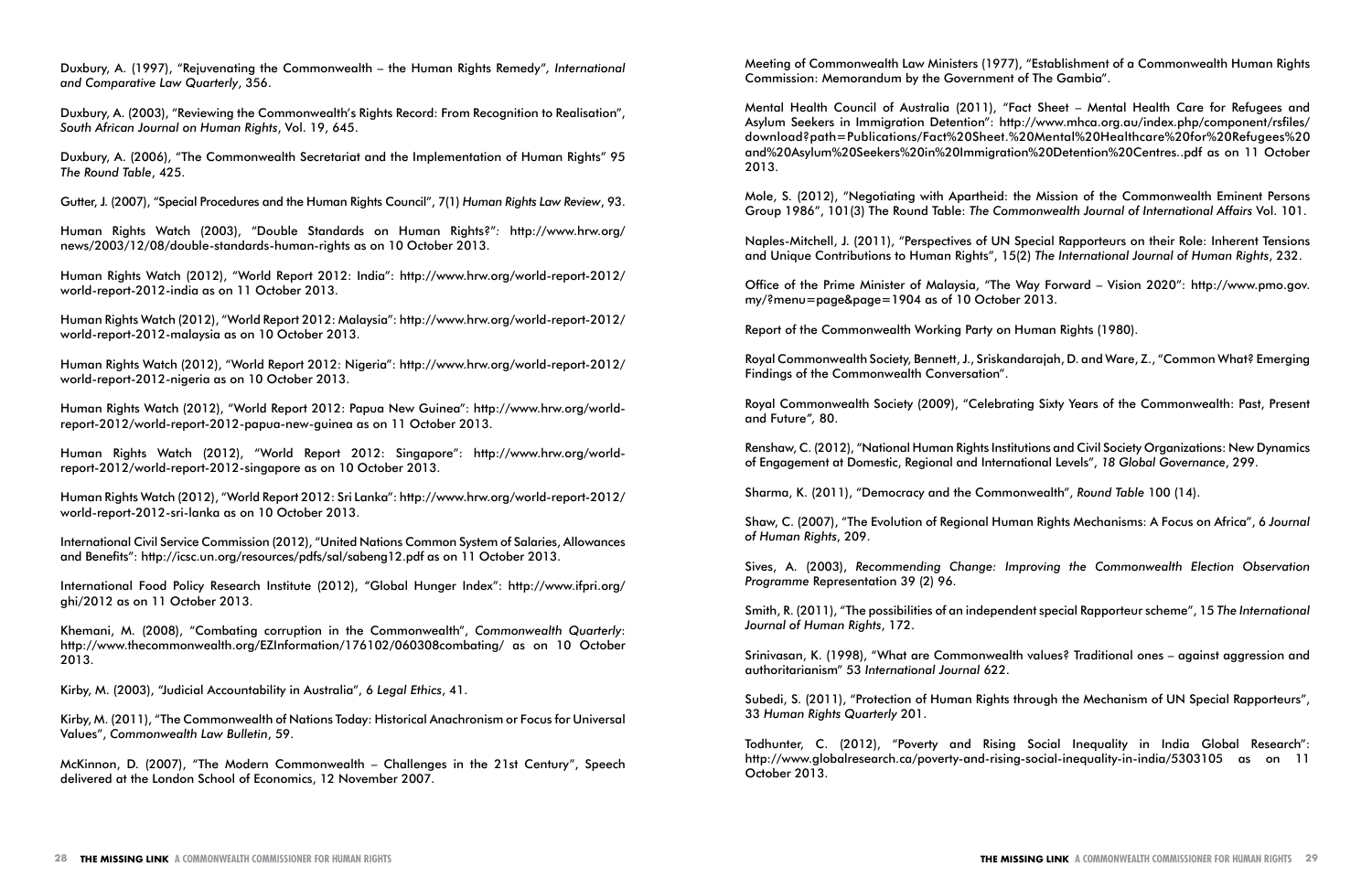Transparency International (2012), "A Look at the Corruptions Perceptions Index": http://www. transparency.org/news/feature/a\_look\_at\_the\_corruption\_perceptions\_index\_2012 as on 10 October 2013.

UK Parliament (2012), "The role and future of the Commonwealth": http://www.publications. parliament.uk/pa/cm201012/cmselect/cmfaff/writev/commonwealth/com08.htm as on 11 October 2013.

United Nations Human Rights Council (2010), "Report of the Working Group on the Universal Periodic Review – Gambia": UN Doc A/HRC/14/6.

United Nations Human Rights Council (2011), "Report of the Working Group on the Universal Periodic Review – Nauru": UN Doc A/HRC/17/3.

United Nations Office of the High Commissioner for Human Rights (2006), *Frequently Asked Questions On A Human Rights-Based Approach To Development Cooperation*: http://www.ohchr.org/Documents/ Publications/FAQen.pdf as on 11 October 2013.

United Nations Office of the High Commissioner for Human Rights (2010), *National Human Rights Institutions: History, Principles, Roles and Responsibilities*.

United Nations (1998), "Rationalisation of the Work of the Commission"*,* E/CN.4/1999/104: http:// daccess-dds-ny.un.org/doc/UNDOC/GEN/G98/052/89/PDF/G9805289.pdf?OpenElement as on 11 October 2011.

United Nations (2006), "The frontline troops that we turn to for early warning and protection: Statement by the High Commissioner for Human Rights", 27 March.

United States Government, Department of State, Bureau of Human Rights, Democracy and Labor (2012), "2012 Country Reports on Human Rights Practices": http://www.state.gov/j/drl/rls/hrrpt/2012/ frontmatter/204084.htm as on 11 October 2011.

Vasak, K. (1982), *The Distinguishing Criteria of Institutions* in Vasak, K. (ed.) *The International Dimensions of Human Rights* 217.

World Bank, *World Databank*: http://databank.worldbank.org/ddp/home.do?Step=1&id=4 as on 10 October 2013.

#### **State Agreements, Declarations and Legislations**

African Charter on Human and Peoples' Rights, 1982.

American Convention on Human Rights, 1969.

Aso Rock Commonwealth Declaration on Development and Democracy: Partnership for Peace and Prosperity, 2003 (Commonwealth): http://thecommonwealth.org/history-of-the-commonwealth/asorock-commonwealth-declaration-development-and-democracy as on 10 October 2013.

Basic Principles on the Independence of the Judiciary, GA Res 40/146, 1975 (United Nations General Assembly).

Commonwealth Charter, 2013.

Commonwealth (Latimer House) Principles on the Three Branches of Government, 2003 (Commonwealth): http://attorneygeneral.gov.mu/English//DOCUMENTS/LATIMER%20HOUSE%20 GUIDELINES.PDF as on 11 October 2013.

The Commonwealth Plan of Action for Gender Equality, 1995 (Commonwealth): http://www.justice. gov.za/docs/other-docs/2005\_GenderPoA20052015.pdf as of 10 October 2013.

Fancourt Commonwealth Declaration on Globalisation and People-Centred Development, 1999 (Commonwealth).

Harare Commonwealth Declaration, 1991: http://thecommonwealth.org/sites/default/files/historyitems/documents/Harare%20Commonwealth%20Declaration%201991.pdf as on 11 October 2013 (Commonwealth).

Langkawi Declaration on the Environment, 1989 (Commonwealth).

Lusaka Declaration on Racism and Racial Prejudice, 1979 (Commonwealth).

Millbrook Commonwealth Action Plan on the Harare Declaration, 1995 (Commonwealth): http://web.archive.org/web/20080908122722/http://www.thecommonwealth.org/shared\_asp\_ files/uploadedfiles/%7B65E0B6B1-A26B-4280-887F-D6F1310C7D78%7D\_millbrook.pdf as on 11 October 2013.

Singapore Declaration of Commonwealth Principles, 1971 (Commonwealth).

Statute of the Inter-American Commission on Human Rights (1979).

The Commonwealth Charter, 2013 (Commonwealth).

Trinidad and Tobago Affirmation of Commonwealth Values and Principles, 2009 (Commonwealth).

#### **News Stories**

(1991) "CHOGMs Chamber of Horrors…and How to Fix It", *The Weekend Australian*, 12-13 October.

(1991) "Principles Gain A New Focus", *The Age*, 23 October.

(1991) "Singapore wants focus on social, economic areas", *Straits Times*, 16 October.

(1995) "Commonwealth: Nigerian issue served to solidify body's resolve", *Inter Press Service*, 13 November.

(1995) "Feuding Commonwealth finds unity – Commonwealth Summit 1995 – Auckland", *The Sunday Times*, 12 November.

(1995) "Gentlemen's club draws up rules, mechanism for action", *Business Times,* 16 November.

(1995) "Paper to Pay \$214,285 in Singapore Libel Case", *New York Times,* 29 November: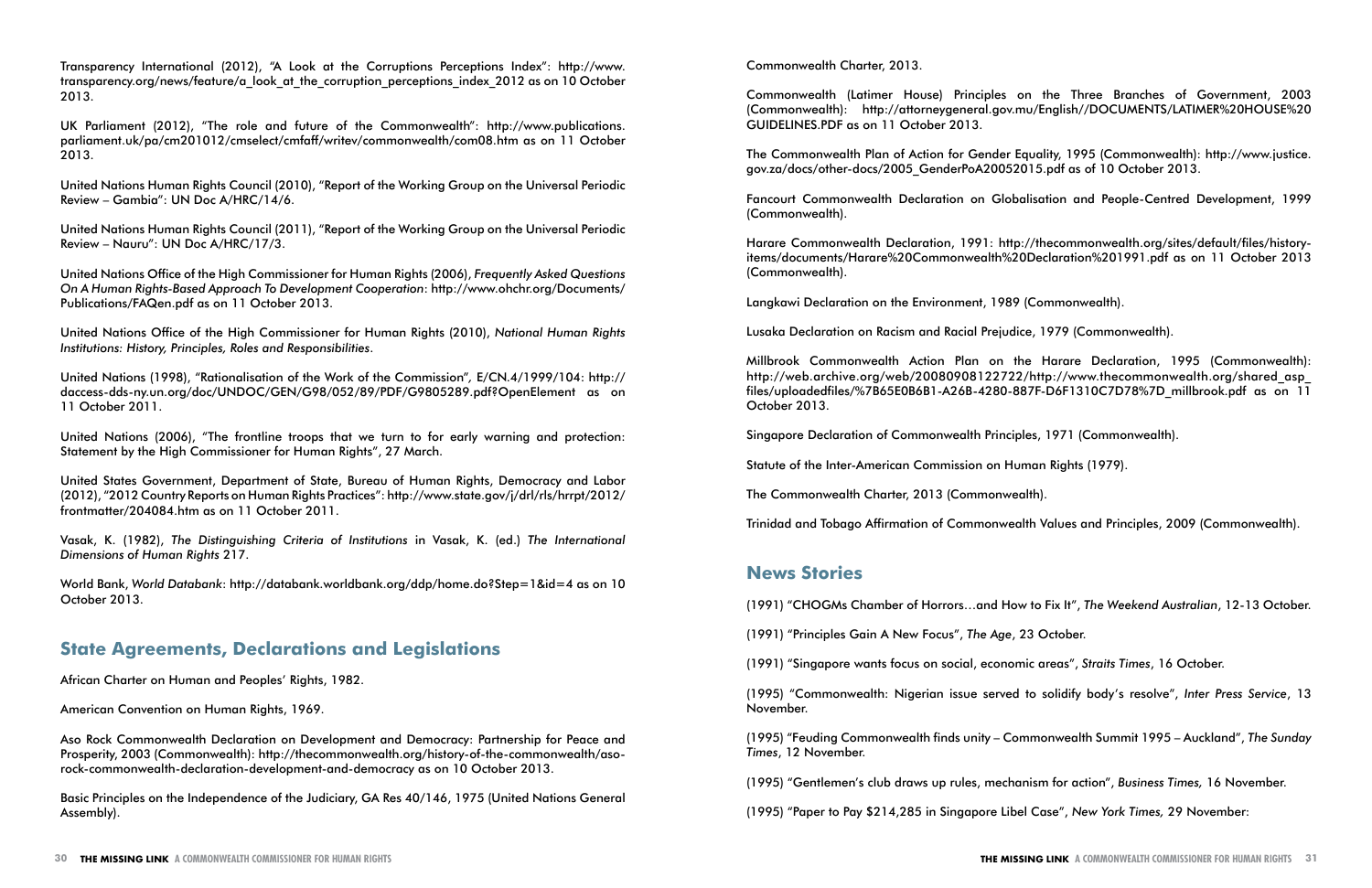http://www.nytimes.com/1995/11/29/world/paper-to-pay-214285-in-singapore-libel-case.html as on 10 October 2013.

(1996) "Military Ruler in Gambia Defeats Rivals in Election", *New York Times*, 28 September: http:// www.nytimes.com/1996/09/28/world/military-ruler-in-gambia-defeats-rivals-in-election.html as on 10 October 2013.

(1997) "Summit success hailed by Blair", *The Herald*, 28 October.

(1999) "Move on Pakistan is double-edged", *The Times of India*, 16 November.

(1999) "Rights – Cameroon: Commonwealth urged to speak out on abuses", *Inter Press Service,* 9 November.

(2002) "Developing nations no longer prepared to compromise", *New Straits Times*, 7 March.

(2002) "Mbeki wants consistency from Commonwealth", *South African Press Association,* 2 March.

(2002) "Reason breaks through at Coolum", *New Straits Times,* 7 March.

(2003) "Commonwealth wants Zimbabwe in bloc", *Associated Press Newswires,* 6 December.

(2003) "Zimbabwe quits Commonwealth; Mugabe rejects 54-nation group's decision to uphold suspension of rogue country", *The Globe and Mail,* 8 December.

(2005) "Blair warns Uganda of Commonwealth 'concern'", *The Guardian*, 25 November: http://www.guardian.co.uk/world/2005/nov/25/politics.foreignpolicy as on 10 October 2013.

(2007) "Pakistan's Commonwealth suspension in sorrow, not anger: Britain", *Agence France Press,*  22 November: http://afp.google.com/article/ALeqM5iJroSRxdZ4TWfwbKJDRtlMEKztFA as of 10 October 2013.

(2009) "Commonwealth warned of irrelevance", *Sydney Morning Herald,* 25 November: http://www.smh.com.au/world/commonwealth-warned-of-irrelevance-20091124-jhei.html as of 10 October 2013.

(2009) "Fiji on top of CMAG's agenda", *The Fiji Time*s *ONLINE,* 29 February: http://www.fijitimes. com/story.aspx?id=115383 as on 11 October 2013.

(2010) "Censored in Singapore", *New York Times,* 3 April: http://www.nytimes.com/2010/04/04/ opinion/04pubed.html?\_r=0 as on 10 October 2013.

(2010) "Commonwealth has Abandoned Human Rights Commitments – Leaked Memo", *The Guardian,* 8 October: http://www.guardian.co.uk/law/2010/oct/08/commonwealth-human-rightsleaked-document as on 10 October 2013.

(2010) "The Commonwealth hasn't Reneged on its Commitment to Human Rights", *The Guardian,* 26 October 2010: http://www.guardian.co.uk/commentisfree/2010/oct/26/commonwealthcommitted-human-rights?INTCMP=ILCNETTXT3487 as of 10 October 2013.

(2010) "Response: The Commonwealth hasn't reneged on its commitment to human rights", *The Guardian*, 26 October: http://www.theguardian.com/commentisfree/2010/oct/26/commonwealthcommitted-human-rights as on 11 October 2013.

(2011) "Q&A: BahaMousa inquiry", *BBC News*, 8 September: http://www.bbc.co.uk/news/uk-14698722 as of 11 October 2013.

(2011) "CHOGM ends amid human rights uncertainty", *The West Australian,* 31 October: http://au.news.yahoo.com/thewest/a/-/wa/11105042/chogm-ends-amid-human-rightsuncertainty/ as of 10 October 2013.

(2011) "Commonwealth, heal thyself", *The Economist,* 25 October: http://www.economist.com/ blogs/banyan/2011/10/australia-and-human-rights as on 11 October 2013.

(2011) "Commonwealth leaders tiptoe past human rights", *Vancouver Sun*, 1 November: http://www2. canada.com/vancouversun/columnists/story.html?id=6df1228b-34bf-4e96-bb7c-246212be1063 as on 10 October 2013.

(2011) "Commonwealth leaders under fire for refusing to publish human rights report", *The Guardian,*  29 October: http://www.guardian.co.uk/world/2011/oct/29/commonwealth-meeting-human-rightsdisgrace as on 10 October 2013.

(2011) "Does the Commonwealth have a Bright Future? Yes, If It's Ready to Change", *The Guardian,*  29 October: http://www.guardian.co.uk/commentisfree/libertycentral/2011/oct/29/commonwealthfuture-human-rights?INTCMP=ILCNETTXT3487 as on 10 October 2013.

(2009) "Does the Commonwealth Have a Future?", *BBC World Debate,* 29 November: http://www. bbc.co.uk/programmes/p0059xgf as on 29 November 2009.

(2011) "Gambia's Yahya Jammeh ready for 'billion-year' rule", *BBC,* 12 December: http://www.bbc. co.uk/news/world-africa-16148458 as on 10 October 2013.

(2011) "India against new rights group at Commonwealth", *Tehelka*, 27 October: http://archive. tehelka.com/story\_main50.asp?filename=Ws271011HUMAN.asp as on 11 October 2013.

(2011) "India opposes moves against Colombo at Commonwealth meet", *Sarkaritel,* 27 October.

(2011) "India's income inequality has doubled in 20 years", *The Times of India,* 7 December: http://timesofindia.indiatimes.com/india/Indias-income-inequality-has-doubled-in-20-years/ articleshow/11012855.cms as on 11 October 2013.

(2011) "Jailed in Singapore for writing a book they didn't like", *The Guardian,* 27 July: http://www. guardian.co.uk/world/2011/jul/27/jail-singapore as on 11 October 2013.

(2011) "Sri Lanka Should Be On CMAG's Agenda", *Global The International Briefing:* http://www. global-briefing.org/2013/04/sri-lanka-should-be-on-cmags-agenda/ as on 10 October 2013.

(2012) "Appeal to the Commonwealth by Nobel Laureates" Odishabarta.com, 26 September: http://www.orissabarta.com/index.php?option=com\_content&view=article&id=11741:appeal-tothe-commonwealth-by-nobel-laureates&catid=35:top-stories as on 10 October 2013.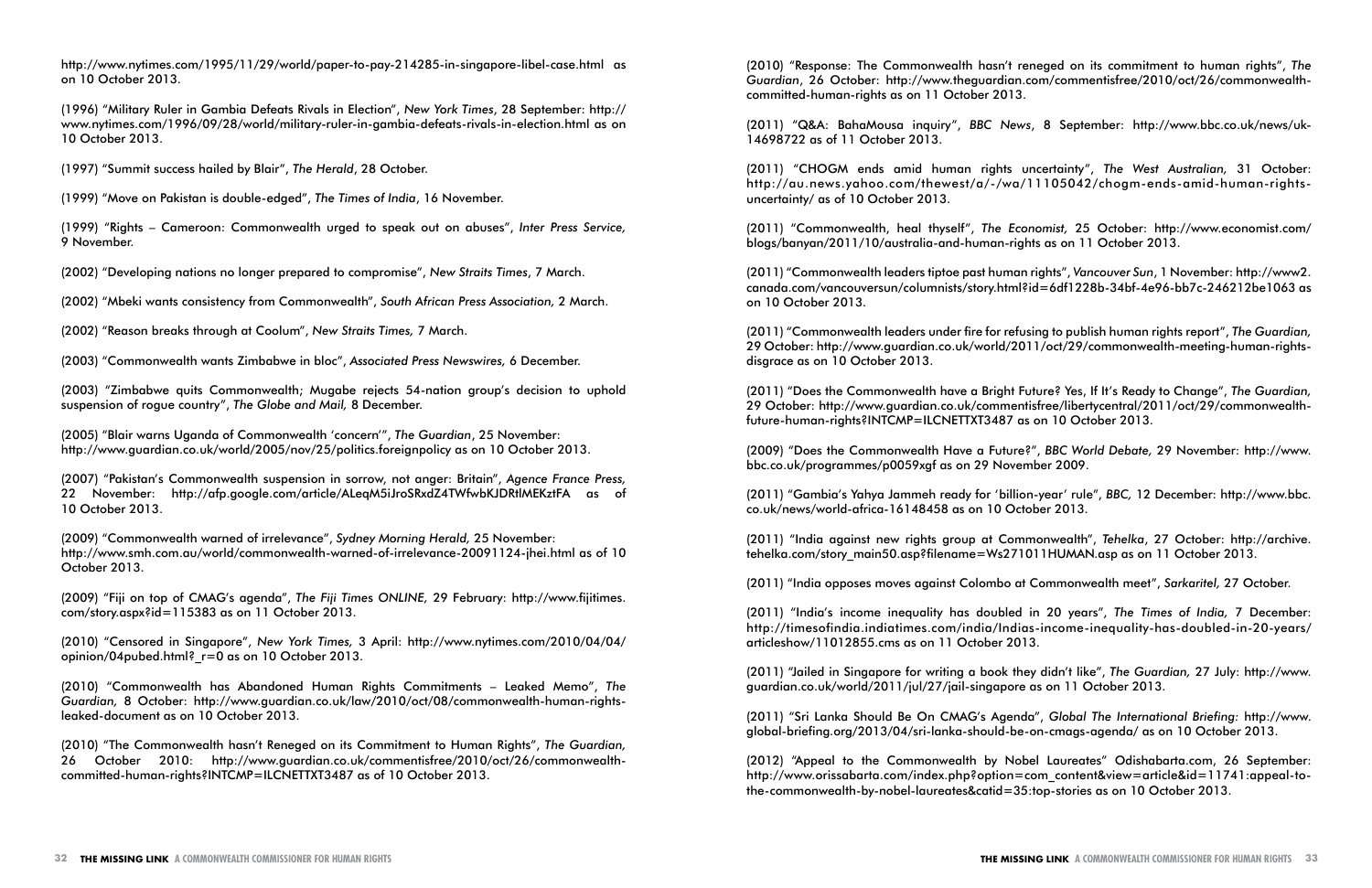(2012) "Mine Strike Mayhem Stuns South Africa as Police Open Fire", *New York Times,* 16 August: http://www.nytimes.com/2012/08/17/world/africa/south-african-police-fire-on-striking-miners. html? r=0 as on 11 October 2013.

(2012) "Iraq abuse inquiry little more than a whitewash, says official", *The Guardian,* 11 October: http://www.guardian.co.uk/uk/2012/oct/11/iraq-abuse-inquiry-whitewash-claim as on 11 October 2013.

(2012) "Nigerian Anger Boils Over", *New York Times,* January 12: http://www.nytimes. com/2012/01/13/opinion/nigerian-anger-boils-over.html? r=0 as on 10 October 2013.

(2012) "The dictator who turned his wrath on death row", *The Independent*, 13 September: http://www.independent.co.uk/news/world/africa/the-dictator-who-turned-his-wrath-on-deathrow-8131146.html as on 10 October 2013.

(2012) "South Africa drops miners' murder charges – for now", *The Guardian,* 2 September: http://www.guardian.co.uk/world/2012/sep/02/south-africa-drops-miners-murdercharges?intcmp=239 as on 11 October 2013.

(2012) "South African miners charged with murder of colleagues killed by police", *The Guardian,* 31 August: http://www.guardian.co.uk/world/2012/aug/31/south-african-miners-chargedmurder?intcmp=239 as on 11 October 2013.

(2012) "South Africa's Racial Income Inequality Persists, Census Shows", *Bloomberg,* 30 October: http://www.bloomberg.com/news/2012-10-30/south-africa-s-racial-income-inequality-persistscensus-shows.html as on 11 October 2013.

(2012) "UK inquiry into rendition and torture collusion scrapped", *BBC News,* 19 January: http://www.bbc.co.uk/news/world-16614514 as on 11 October 2013.

(2012) "Waheed to attend CMAG meeting in New York", *Zee News,* 21 September: http://zeenews. india.com/news/world/waheed-to-attend-cmag-meeting-in-new-york\_800995.html as on 11 October 2013.

(2013) "African Union Criticises Swazi Elections", *All Africa,* 23 September: http://allafrica.com/ stories/201309231019.html as on 11 October 2013.

(2013) "Expose: Full Text Of Sharma's Buried Report: Impeachment Violated C'wealth Principles, Sowed Seeds Of Anarchy" *Colombo Telegraph:* https://www.colombotelegraph.com/index.php/ expose-full-text-of-sharmas-buried-report-impeachment-violated-cwealth-principles-sowed-seedsof-anarchy/ as on 11 October 2013.

Council of Europe's High Commissioner on Human Rights: http://www.coe.int/t/commissioner/ Activities/mandate en.asp as on 11 October 2013.

(2013) "Gambia to Leave the Commonwealth", *The Telegraph,* 2 October 2013: http://www.telegraph.co.uk/news/worldnews/africaandindianocean/gambia/10351767/Gambiato-leave-the-Commonwealth.html as on 11 October 2013.

(2013) "Harper Commonwealth Boycott Slammed By Sri Lanka's Foreign Minister", *Huffington Post,* 9 October: http://www.huffingtonpost.ca/2013/10/09/harper-commonwealth-boycott-srilanka\_n\_4071334.html as on 11 October 2013.

(2013) "Muslim Gambian President Warns: No Mercy for Homosexuals", *Frontpage Mage,* 14 April: http://frontpagemag.com/2013/dgreenfield/muslim-gambian-president-warns-no-mercy-forhomosexuals/ as on 11 October 2013.

(2013) "Sharma, CMAG And The Shirani Bandaranayake Impeachment", *Colombo Telegraph,*  25 September: ttps://www.colombotelegraph.com/index.php/sharma-cmag-and-the-shiranibandaranayake-impeachment/ as on 11 October 2011.

(2013) "Sharma Preventing Navi From Addressing CMAG", *Colombo Telegraph,* 26 September: https://www.colombotelegraph.com/index.php/sharma-preventing-navi-from-addressing-cmag/ as on 11 October 2013.

(2013) "Sri Lankan chief justice impeachment illegal: Supreme Court", *Reuters,* 3 January: http://www.reuters.com/article/2013/01/03/us-srilanka-impeachment-idUSBRE90209D20130103 as on 11 October 2013.

(2013) "Sri Lanka heading in 'authoritarian direction', says UN human rights chief", *UN News Centre,* 31 August: http://www.un.org/apps/news/story.asp?NewsID=45743#.UleAayQ67EI as on 11 October 2013.

(2013) "Sri Lanka not on CMAG agenda", *Business Standard,* 26 March: http://www.businessstandard.com/article/pti-stories/sri-lanka-not-on-cmag-agenda-113032600444\_1.html as on 11 October 2013.

(2013) "Sri Lanka president sacks chief justice Bandaranayake", *BBC News,* 13 January: http://www.bbc.co.uk/news/world-21002642 as of 10 October 2013.

(2013) "This could be the beginning of the end for the Commonwealth", *The Guardian,* 3 October 2013: http://www.theguardian.com/commentisfree/2013/oct/03/end-for-commonwealth-gambiatimid-club as on 11 October 2013.

#### **Websites**

Australian Government, Department of Foreign Affairs and Trade, The Commonwealth of Nations: http://www.dfat.gov.au/intorgs/commonwealth/ as on 11 October 2013.

The Commonwealth, "About Us": http://thecommonwealth.org/about-us as on 11 October 2013.

The Commonwealth, "Our Charter"*:* http://thecommonwealth.org/our-charter as on 11 October 2013.

The Commonwealth, "Terms and Conditions for Staff": http://secretariat.thecommonwealth.org/ Internal/191203/247264/tacos/ as on 11 October 2013.

Communications of the Special Procedures of the United Nations Human Rights Council: http://www.ohchr.org/EN/HRBodies/SP/Pages/Communications.aspx as on 11 October 2013.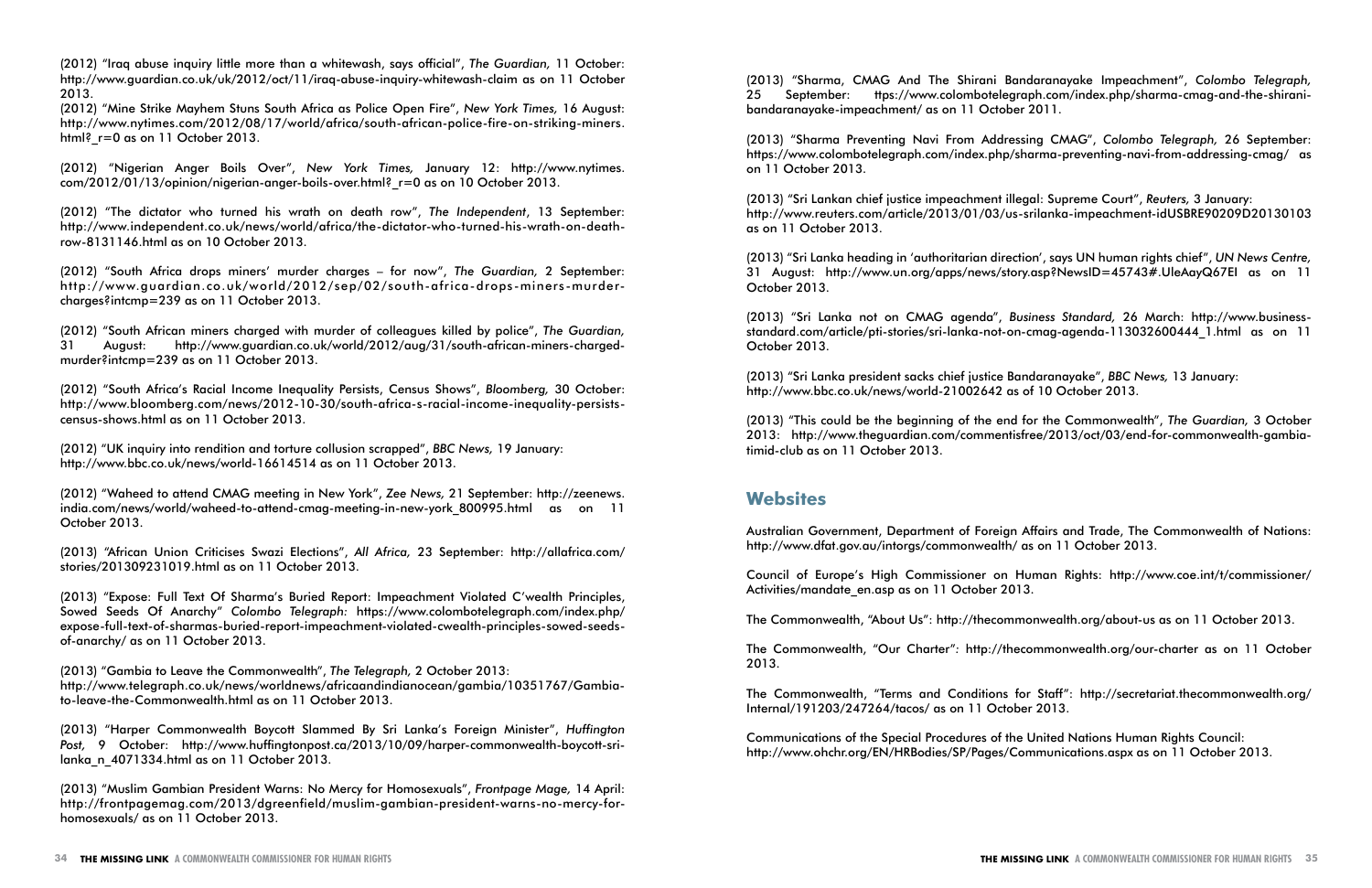

### **CHRI'S Previous Reports to CHOGM**

#### **A Partnership for Human Rights: Civil Society and National Human Rights Institutions (2011)**

A Partnership for Human Rights focused on the relationship between national human rights institutions (NHRIs) and civil society actors. The report explored successful partnerships in the Commonwealth, where close collaboration had proved to be mutually enhancing and called on the Commonwealth to become a champion of NHRI and civil society engagement.

#### **Silencing the Defenders: Human Rights Defenders in the Commonwealth (2009)**

Silencing the Defenders investigated the risks faced by human rights defenders in the Commonwealth, and explored how different contexts serve to magnify their vulnerability to state–sanctioned oppression. The report advocated for international, regional and national mechanisms to be used to expand and safeguard the space of those using legitimate means to further human rights.

#### **Stamping Out Rights: The Impact of Anti-Terrorism Laws on Policing (2007)**

Stamping Out Rights examined the impact of anti-terrorism legislation on civilian policing, specifically focusing on anti-terror laws that relate to police powers. It provided practical suggestions, for how the State, police and communities can work together to improve security for all in the effort to counter terrorism.

#### **Police Accountability: Too Important to Neglect, Too Urgent to Delay (2005)**

The police accountability report explored the critical relationship between accountability of the police in the Commonwealth and the protection and promotion of basic rights in communities. The report considered the defining elements of good and bad policing and put forward a road map for police reform based on accountability to the law, accountability to democratic government, and accountability to the community.

#### **Open Sesame: Looking for the Right to Information in the Commonwealth (2003)**

Open Sesame demonstrated the value to democracy and development of ensuring that people have a guaranteed right to access information held by governments and other powerful institutions. International standards, practice and lessons expounded in this report offer a practical solution to the all too evident systemic governance problems that beset most Commonwealth countries due to the neglect of this fundamental right.

CHRI's work is based on the belief that for human rights, genuine democracy and development to become a reality in people's lives there must be high standards and functional mechanisms for accountability and participation within the Commonwealth and its member countries. CHRI furthers this belief by advocating for the protection of human rights, access to information and access to justice.

#### **Human Rights and Poverty Eradication: A Talisman for the Commonwealth (2001)**

The Talisman report shows how poverty is an abuse of human rights. It advocates for the adoption of a rightsbased approach to eradicating the large-scale poverty that continues to exist in the Commonwealth. The report urges member governments to cooperate to fulfill the many commitments made at successive CHOGMs.

#### **Over a Barrel - Light Weapons and Human Rights in the Commonwealth (1999)**

Over a Barrel exposed a tragic contradiction in the modern Commonwealth in that although human rights are recognised as central to the Commonwealth, millions of light weapons flow freely, jeopardising safety, development and democracy. The report outlined urgent recommendations to the Commonwealth to curb the reach of light weapons in Member countries.

#### **The Right to a Culture of Tolerance (1997)**

This report focused on two themes: ethnic and religious intolerance as an urgent problem throughout the Commonwealth; and freedom of expression and information as a crucial element of a democracy. The report noted that the norms and political values of the Commonwealth compel the association to act to promote tolerance in Member countries and the report made recommendations for achieving this goal.

#### **Rights Do Matter (1995)**

Rights Do Matter explored two themes: freedom of expression and the need for major reform in prisons. The report placed this discussion in the context of the transition from authoritarian to democratic political orders and the economic transition from planned to market economies.

**Prison Reforms:** CHRI's work is focused on increasing transparency of a traditionally closed system and exposing malpractice. A major focus area is highlighting, and intervening in, the failures of the legal system that result in systemic overcrowding, intolerably long pre-trial detention periods and prison overstays. Another area of concentration is reviving failed prison oversight systems. CHRI aims to improve the administration of prisons and is of the view that this will have a positive knock on effect on the administration of justice overall.

#### **Act Right Now (1993)**

Act Right Now was an assessment of the progress of human rights in Commonwealth countries since the Harare Declaration and was made with reference to the United Nations World Conference on Human Rights in Vienna in June 1993. It called for the Commonwealth to play a lead role in supporting the long, complex process of moving towards real democracy in transitional countries.

#### **Put Our World to Rights (1991)**

Put Our World to Rights was the first independent overview of the status of human rights in the Commonwealth. It provided practical guidance on how to use the international human rights machinery for redress.

### **CHRI's Programmes**

#### **Strategic Initiatives programme**

CHRI monitors Member States' compliance with human rights obligations and advocates around human rights exigencies where such obligations are breached. CHRI strategically engages with regional and international bodies including the United Nations, the African Commission for Human and Peoples' Rights and the Commonwealth. Ongoing strategic initiatives include: Advocating for and monitoring the Commonwealth's reform process; Reviewing Commonwealth countries' human rights promises at the United Nations Human Rights Council; engaging with the United Nations Universal Periodic Review process; advocating for the protection of human rights defenders and civil society space; and Monitoring the performance of National Human Rights Institutions in the Commonwealth while advocating for their strengthening. CHRI is also involved in monitoring the work of IBSA - India, Brazil and South Africa Dialogue Forum, through a human rights lens. CHRI promotes civil society engagement with government on foreign policy issues with the aim of democratising this niche policy–making area.

#### **Access to Information**

CHRI catalyses civil society and governments to take action, acts as a hub of technical expertise in support of strong legislation and assists partners with implementation of good practice in relation to freedom of information. In relation to freedom of information CHRI works collaboratively with local groups and officials, building government and civil society capacity, as well as advocating with policymakers. CHRI is active in South Asia, most recently advocating for a national law in Maldives and Pakistan; provides legal drafting support and inputs in Africa; and in the Pacific, works with regional and national organisations to encourage interest in access to information legislation.

#### **Access to Justice**

**Police Reforms:** In too many countries the police are seen as oppressive instruments of State rather than as protectors of citizens' rights, leading to widespread rights violations and denial of justice. CHRI promotes systemic reform so that police act as upholders of the rule of law rather than as instruments of the current regime. In India, CHRI's programme aims at mobilising public support for police reform. In East Africa and Ghana, CHRI is examining police accountability issues and political interference.